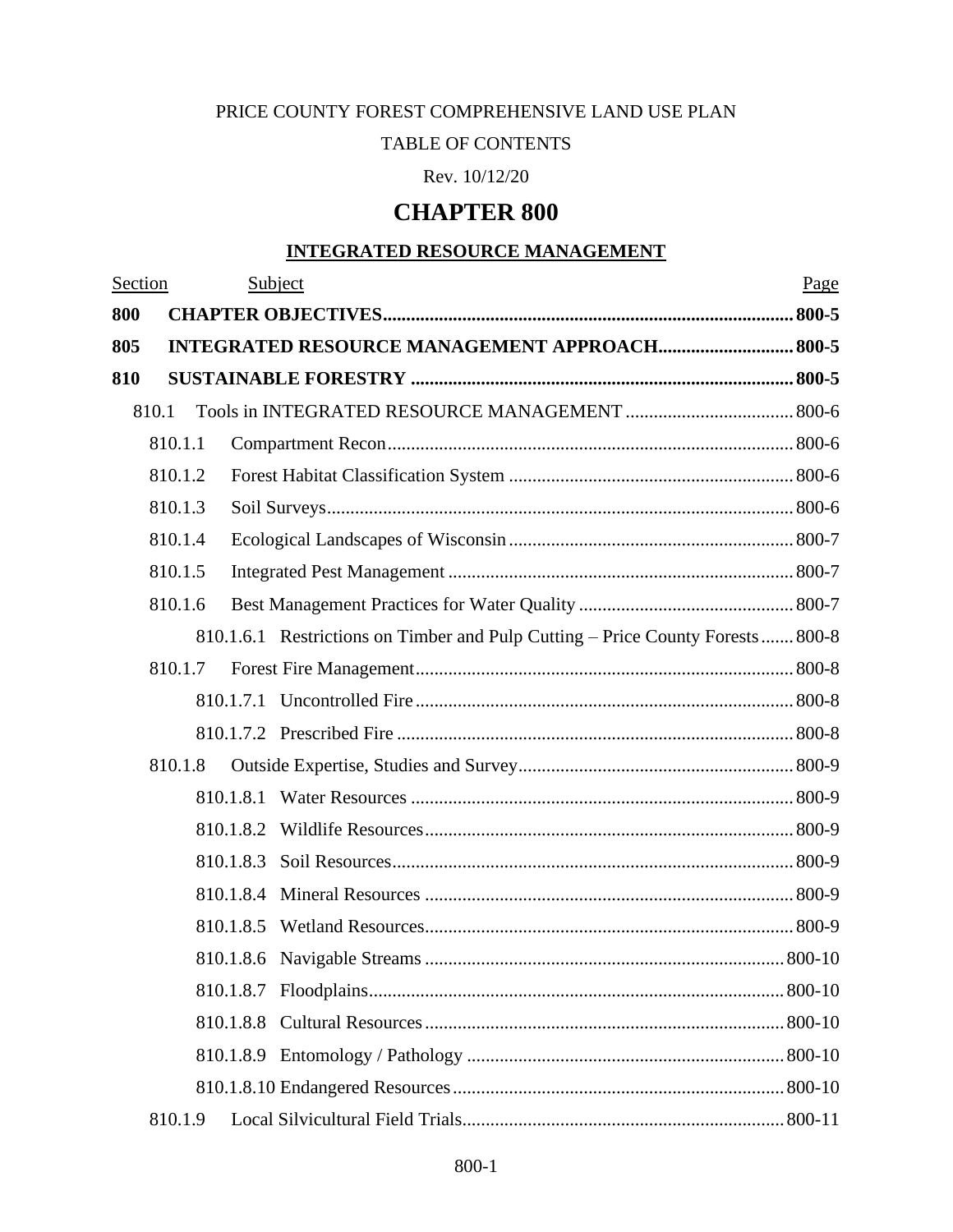| 815 |         |  | MANAGEMENT CONSIDERATIONS TO REDUCE LOSS 800-11               |  |
|-----|---------|--|---------------------------------------------------------------|--|
|     | 815.1   |  |                                                               |  |
|     | 815.1.1 |  |                                                               |  |
|     | 815.1.2 |  |                                                               |  |
|     | 815.1.3 |  |                                                               |  |
|     | 815.1.4 |  |                                                               |  |
|     | 815.1.5 |  |                                                               |  |
|     | 815.1.6 |  |                                                               |  |
| 820 |         |  |                                                               |  |
|     | 820.1   |  |                                                               |  |
|     | 820.1.1 |  |                                                               |  |
|     | 820.1.2 |  |                                                               |  |
|     | 820.1.3 |  |                                                               |  |
|     | 820.2   |  |                                                               |  |
|     | 820.2.1 |  |                                                               |  |
|     | 820.2.2 |  |                                                               |  |
|     | 820.3   |  |                                                               |  |
|     | 820.4   |  | FOREST TYPES REQUIRING INTENSIVE EFFORT TO REGENERATE  800-19 |  |
|     | 820.4.1 |  |                                                               |  |
|     | 820.4.2 |  |                                                               |  |
|     | 820.5   |  |                                                               |  |
|     | 820.6   |  | LEGALLY PROTECTED AND SPECIAL CONCERN PLANT SPECIES  800-20   |  |
|     | 820.7   |  |                                                               |  |
|     | 815.1.1 |  |                                                               |  |
|     | 820.8   |  |                                                               |  |
| 825 |         |  |                                                               |  |
|     | 825.1   |  |                                                               |  |
|     | 825.2   |  |                                                               |  |
|     | 825.3   |  |                                                               |  |
|     | 825.4   |  | RESOURCE MANAGEMENT CONSIDERATIONS FOR WILDLIFE  800-22       |  |
|     | 825.4.1 |  |                                                               |  |
|     | 825.5   |  |                                                               |  |
|     |         |  | 800-2                                                         |  |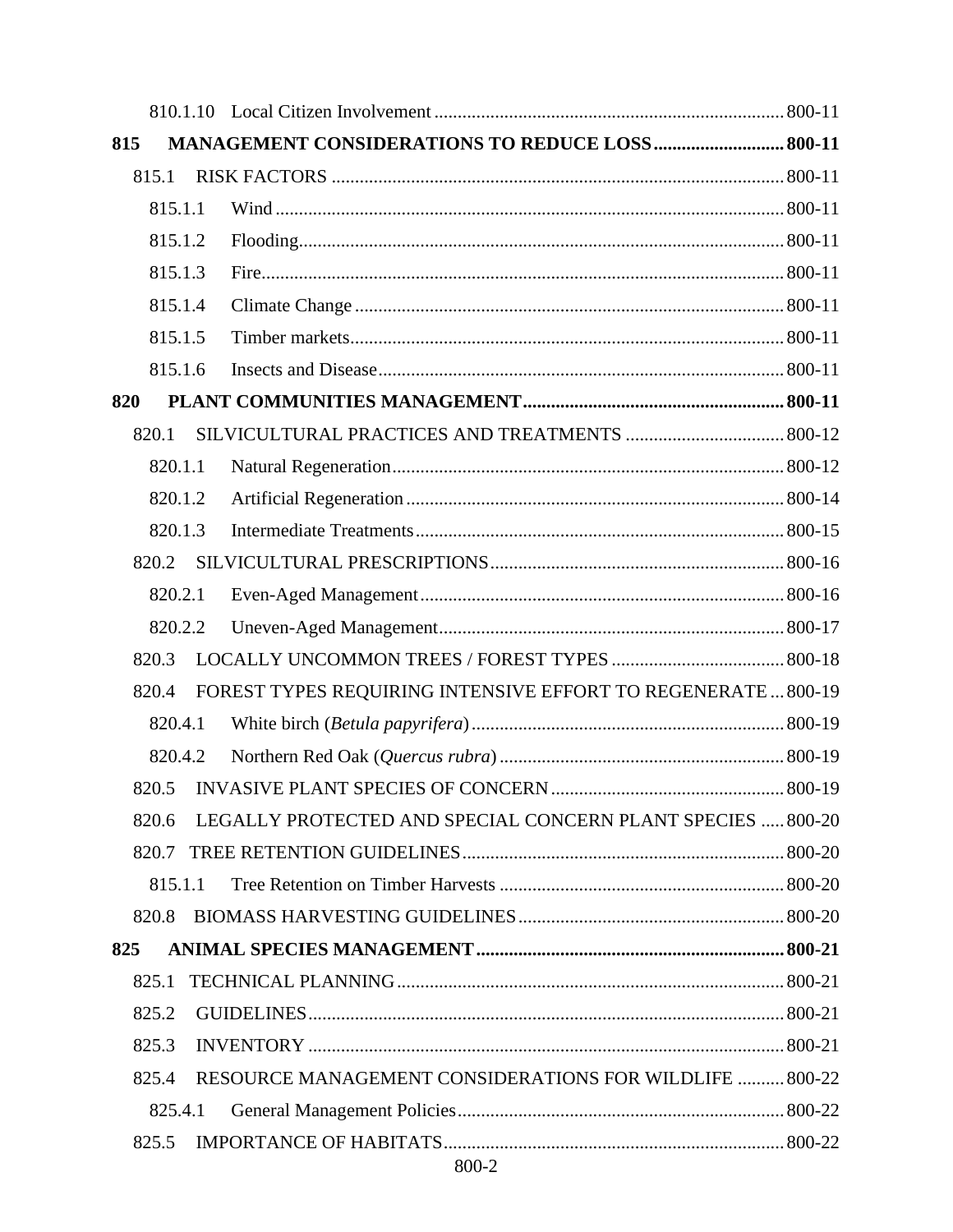| 825.5.1 |                                                                                |  |
|---------|--------------------------------------------------------------------------------|--|
| 825.5.2 |                                                                                |  |
| 825.5.3 |                                                                                |  |
| 825.5.4 |                                                                                |  |
| 825.5.5 |                                                                                |  |
| 825.5.6 |                                                                                |  |
| 825.5.7 |                                                                                |  |
| 825.5.8 |                                                                                |  |
| 825.5.9 |                                                                                |  |
| 825.6   |                                                                                |  |
| 825.6.1 | Wisconsin Wildlife Action Plan / Species of Greatest Conservation Need. 800-24 |  |
| 825.7   |                                                                                |  |
| 825.7.1 |                                                                                |  |
| 825.7.3 |                                                                                |  |
| 825.7.4 |                                                                                |  |
| 825.7.5 |                                                                                |  |
| 830     |                                                                                |  |
| 830.1   |                                                                                |  |
| 830.2   | AREAS RECOGNIZED BY STATE OR FEDERAL GOVERNMENT  800-27                        |  |
| 830.2.1 |                                                                                |  |
| 830.2.2 |                                                                                |  |
| 830.2.3 |                                                                                |  |
| 830.2.4 |                                                                                |  |
| 830.3   |                                                                                |  |
| 830.3.1 |                                                                                |  |
| 830.3.2 | Wildlife Sites (Hibernacula, Deer Yards, Rookeries, Special Habitats)  800-27  |  |
| 830.3.3 |                                                                                |  |
|         |                                                                                |  |
| 835     |                                                                                |  |
| 835.1   |                                                                                |  |
|         |                                                                                |  |
| 835.2.1 |                                                                                |  |
| 835.2.2 | 800-3                                                                          |  |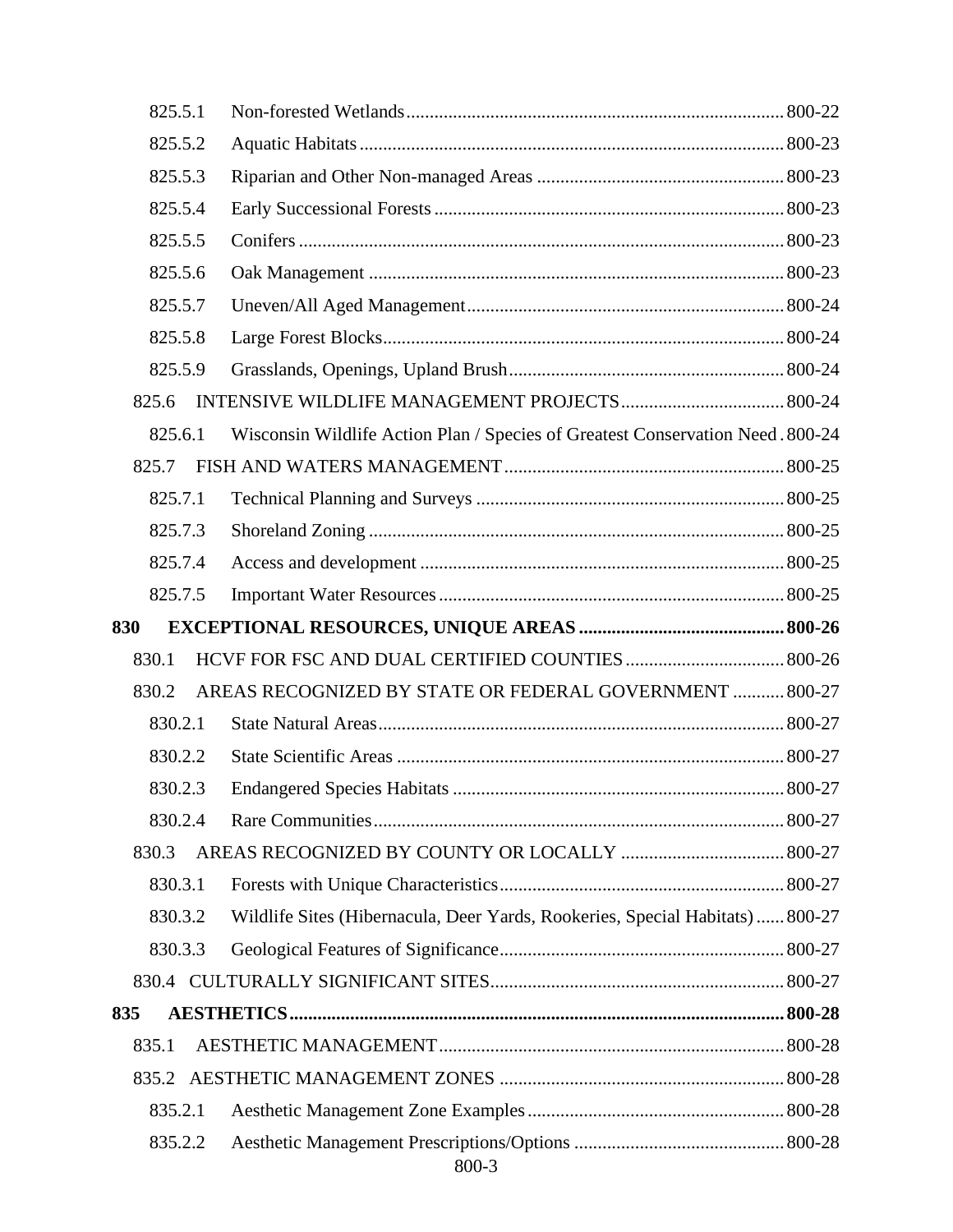| 840 |  |  |
|-----|--|--|
|     |  |  |
|     |  |  |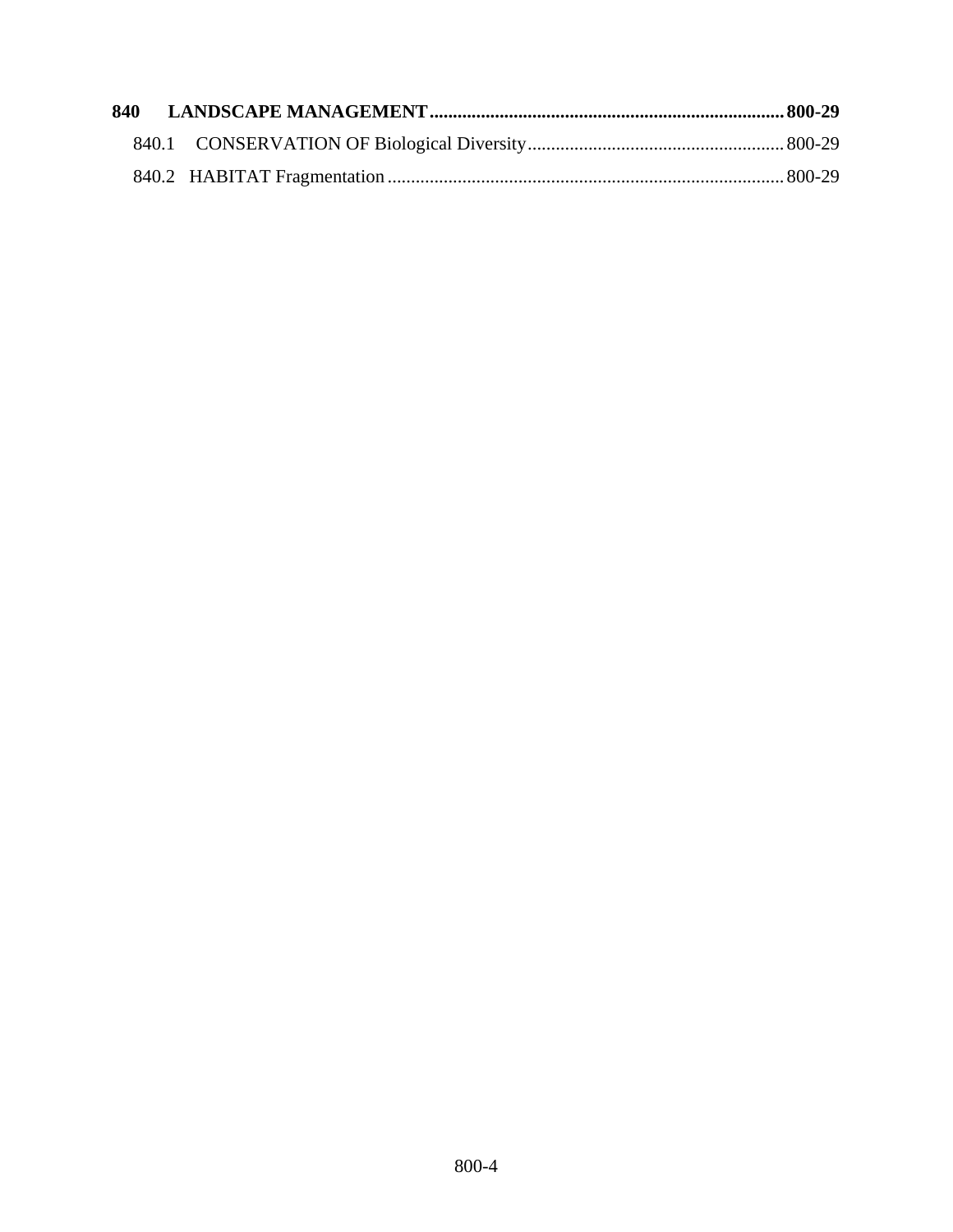#### <span id="page-4-0"></span>**800 CHAPTER OBJECTIVES**

To introduce and communicate to the public, the County Board of Supervisors, and to the Wisconsin DNR, the integrated resource approach that forestry, wildlife and other natural resource staff will use on the Price County Forest during this planning period.

### <span id="page-4-1"></span>**805 INTEGRATED RESOURCE MANAGEMENT APPROACH**

Integrated Resource Management is defined as, "the simultaneous consideration of ecological, physical, economic, and social aspects of lands, waters and resources in developing and implementing multiple-use, sustained yield management" (Helms, 1998).

This balance of ecological, economic, and social factors is the framework within which the Price County Forest is managed.

The working definition of Integrated Resource Management means, in large part, keeping natural communities of plants and animals and their environments healthy and productive so people can enjoy and benefit from them now and in the future.

The remainder of this chapter is written to help communicate how the Forest is managed on an integrated resource approach.

#### <span id="page-4-2"></span>**810 SUSTAINABLE FORESTRY**

Wisconsin Administrative Code and Wisconsin State Statutes define sustainable forestry as, "the practice of managing dynamic forest ecosystems to provide ecological, economic, social and cultural benefits for present and future generations" NR 44.03(12) Wis. Adm. Code and s.28.04(1)e, Wis. Stats.

For the purpose of this chapter, sustainable forestry will be interpreted as the management of the Forest to meet the needs of the present without knowingly compromising the ability of future generations to meet their own needs (economic, social and ecological) by practicing a land stewardship ethic which integrates the growing, nurturing and harvesting of trees for useful products with the conservation of soil, air and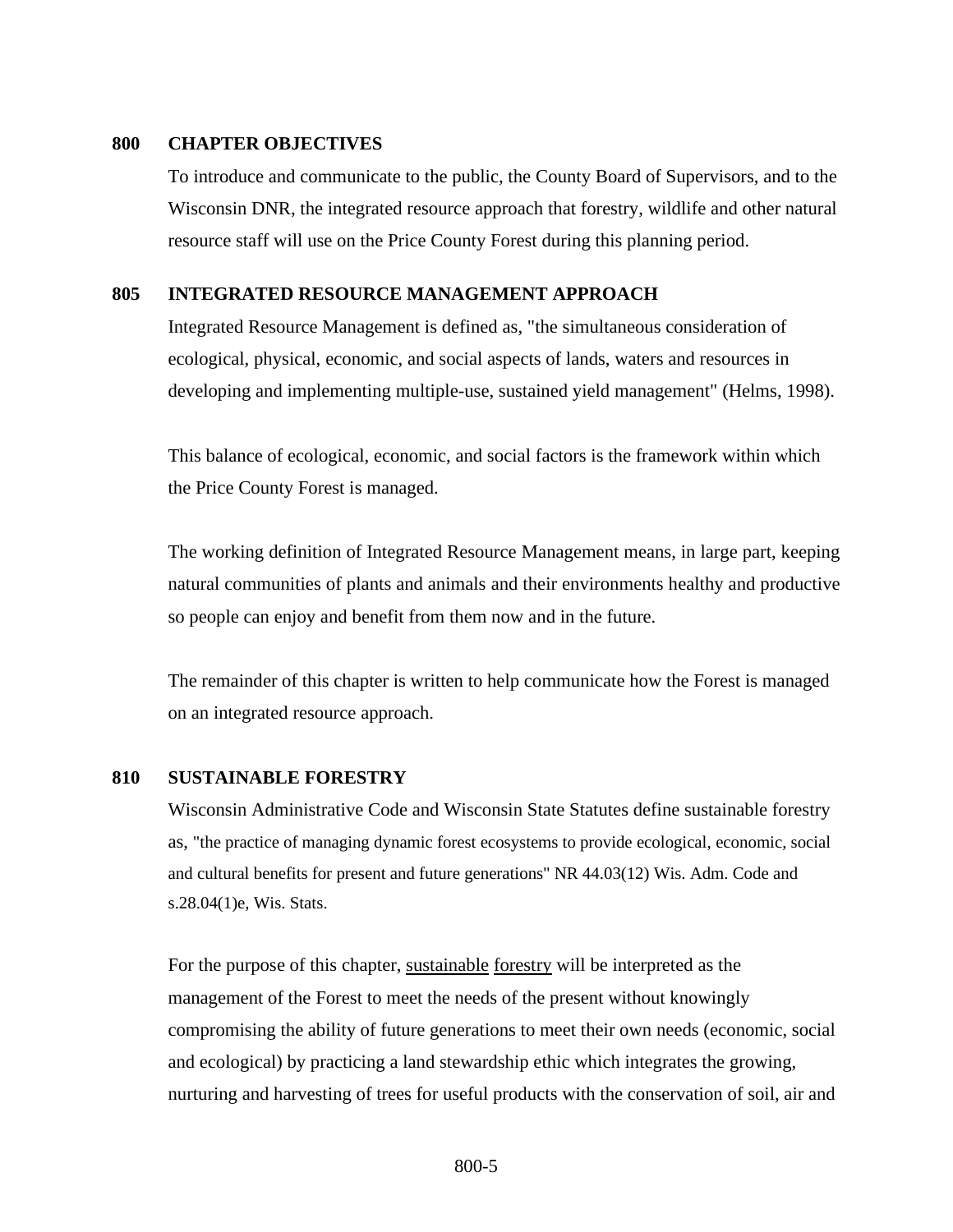water quality, and wildlife and fish habitat. This process is dynamic, and changes as we learn from past management.

### <span id="page-5-1"></span><span id="page-5-0"></span>810.1 TOOLS IN INTEGRATED RESOURCE MANAGEMENT

#### 810.1.1 Compartment Recon

The County will support and utilize the compartment reconnaissance procedures as set forth by the DNR Public Forest Lands Handbook 2460.5. WisFIRS serves as the database for housing recon information.

#### <span id="page-5-2"></span>810.1.2 Forest Habitat Classification System

The Forest Habitat Classification System (*A Guide to Forest Communities and Habitat Types of Northern Wisconsin, Second Edition; Kotar, et al*.) is a natural classification system for forest communities and the sites on which they develop. It utilizes systematic interpretation of natural vegetation with emphasis on understory species.

The Forest Habitat Classification System is an ecological tool that promotes a common language for interpreting site capability based on potential natural vegetation. Its primary use is the assessment of biological potential of upland forest sites. Through the application of Forest Habitat Classification, land managers are better able to assess site potential of current stands, identify ecological and silvicultural alternatives, predict the effectiveness of possible silvicultural treatments, assess feasible management alternatives, and choose appropriate management objectives.

Data will be collected in order to classify the entire forest. This information should be collected along with, and made part of, the compartment reconnaissance system during regular field inspections. This data should also be compared to soil survey information in order to associate the relationships between forest habitat types and soil types.

### <span id="page-5-3"></span>810.1.3 Soil Surveys

Forestry staff's knowledge of forest ecology and their experience across the landscape can assist in associating forest habitat types and site indices with soil type information. These associations can be beneficial in determining management prescriptions for specific sites.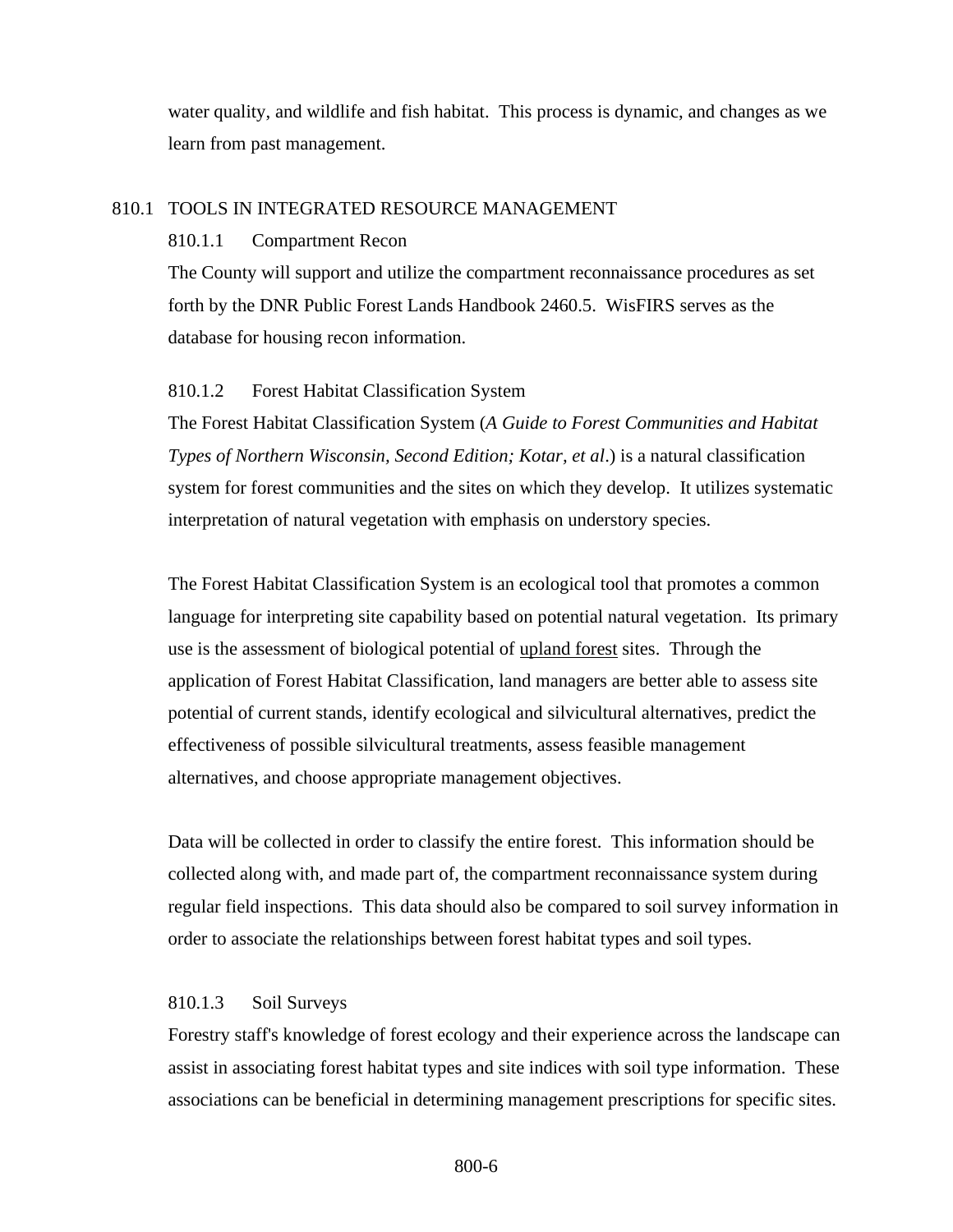WisFIRS contains soil survey data, and this information can also be found on the NRCS website-based soil survey.

### <span id="page-6-0"></span>810.1.4 Ecological Landscapes of Wisconsin

The Wisconsin DNR uses Ecological Landscapes of Wisconsin (WDNR Handbook 1805.1) which is an ecological land classification system based on the National Hierarchical Framework of Ecological Units (NHFEU). Ecological landscapes distinguish land areas different from one another in ecological characteristics. A combination of physical and biological factors including climate, geology, topography, soils, water, and vegetation are used. They provide a useful tool and insight into ecosystem management. Land areas identified and mapped in this manner are known as ecological units.

Generally accepted silvicultural systems are prescribed on a stand level scale, in recognition of the position within an ecological landscape.

#### <span id="page-6-1"></span>810.1.5 Integrated Pest Management

Integrated Pest Management, for the purpose of this Plan, is defined as, "the maintenance of destructive agents, including insects, at tolerable levels, by the planned use of a variety of preventive, suppressive, or regulatory tactics and strategies that are ecologically and economically efficient and socially acceptable."

The Committee has the authority to approve and direct the use of pesticides and other reasonable alternatives in an integrated pest management program on the Forest. Refer to Chapter 600 (610.3) for more detailed discussion and integrated pest management strategies.

#### <span id="page-6-2"></span>810.1.6 Best Management Practices for Water Quality

Often the most practical and cost-effective method to assure that forestry operations do not adversely affect water quality on the County Forest is to utilize "best management practices" (BMPs) as described in *Wisconsin's Forestry Best Management Practices for Water Quality* (Publication number FR093).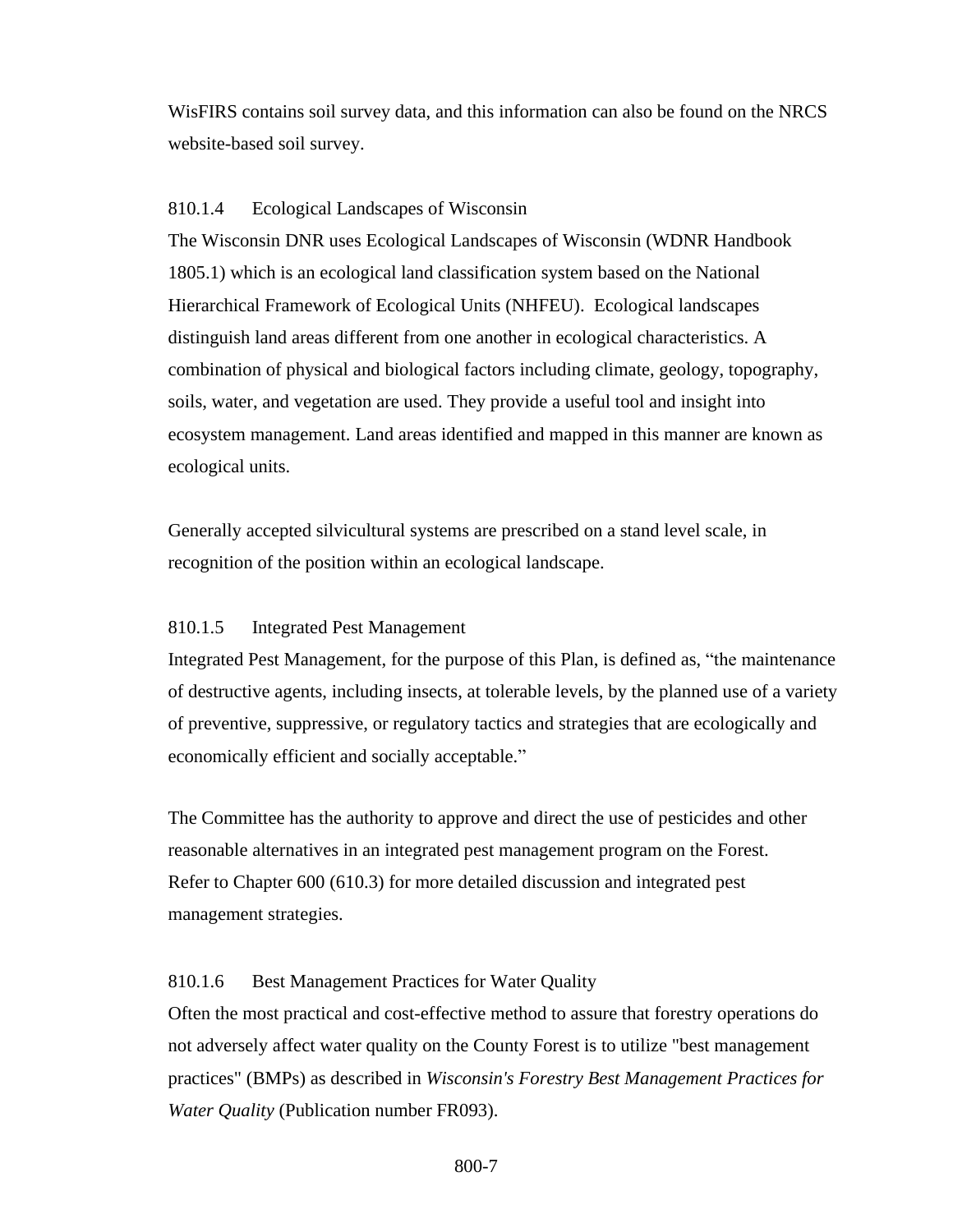Consistent with the aforementioned manual (page 6), Price County will use BMPs on the Forest with the understanding that the application of BMPs may be modified for specific site conditions with guidance from a forester or other natural resource professional. Modifications will provide equal or greater water quality protection or have no impact on water quality. Areas with highly erodible soil types, close proximity to streams or lakes or steep slopes may require mitigating measures in excess of those outlined in the manual. All Price County Employees practicing forestry will receive BMP training. BMP training is required of all logging contractors that operate on County timber sales in accordance with Wisconsin SFI® Training Standards.

<span id="page-7-0"></span>810.1.6.1 Restrictions on Timber and Pulp Cutting – Price County Forests The RMZ for navigable perennial streams will follow the WI DNR best management practices for water quality in all silvicultural prescriptions.

<span id="page-7-2"></span><span id="page-7-1"></span>810.1.7 Forest Fire Management *Refer to Chapter 600.*

> 810.1.7.1 Uncontrolled Fire *Refer to Chapter 600.*

<span id="page-7-3"></span>810.1.7.2 Prescribed Fire

Prescribed burning on the County Forest may play an important role in management. Many of the plant communities present today are the result of wild fires.

As the needs are presented to regenerate or maintain timber types or other plant communities, the Committee will examine the costs and benefits of each opportunity. Increased regulations, the county's cost of completing the burn, and the risk of breakouts and uncontrolled fires will have to be considered with any benefits of vegetation management through prescribed burning.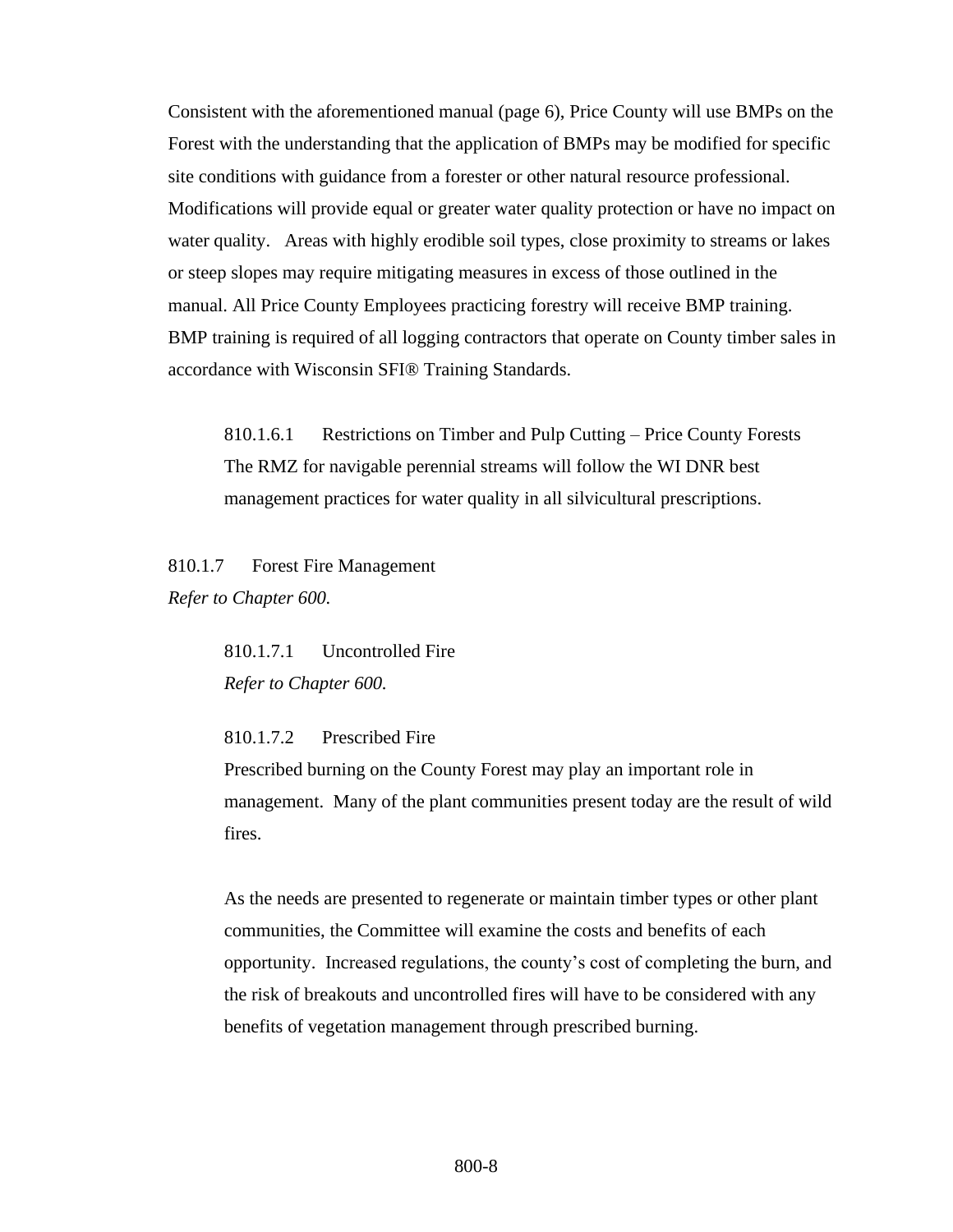All prescribed burning will be done in accordance with Wisconsin State Statutes 26.12, 26.14 and the DNR Prescribed Burn Handbook 4360.5 in cooperation with the Department of Natural Resources per section 605.5 of this plan.

#### <span id="page-8-0"></span>810.1.8 Outside Expertise, Studies and Survey

Additional data necessary to make management decisions on the County Forest will be sought from agencies or individuals, who in the Committee's opinion, are best equipped to provide that service. This data will be used as appropriate for management planning.

#### <span id="page-8-1"></span>810.1.8.1 Water Resources

The DNR fisheries biologist and the water management specialist will provide surveys, studies, and technical advice as necessary to prepare and carry out recreational planning affecting waters on the County Forest. (Also see Chapter 840.6.)

#### <span id="page-8-2"></span>810.1.8.2 Wildlife Resources

DNR wildlife biologists will implement population and habitat surveys, provide technical advice, and direct assistance needed for wildlife management planning and implementation on County Forest lands. (Also see Chapter 840) Wildlife projects are identified and implemented in collaboration with the County Forest administrator, DNR liaison forester, and the Committee.

#### <span id="page-8-3"></span>810.1.8.3 Soil Resources

Soil maps and surveys prepared by the Natural Resource Conservation Service (NRCS) will be used in various phases of planning.

#### <span id="page-8-4"></span>810.1.8.4 Mineral Resources

The DNR may provide information valuable for management of gravel and other mineral resources. (Also see Chapter 515.2).

#### <span id="page-8-5"></span>810.1.8.5 Wetland Resources

800-9 Maps prepared by the DNR's Bureau of Fisheries Management and Habitat Protection, may be utilized for identifying wetlands. Although not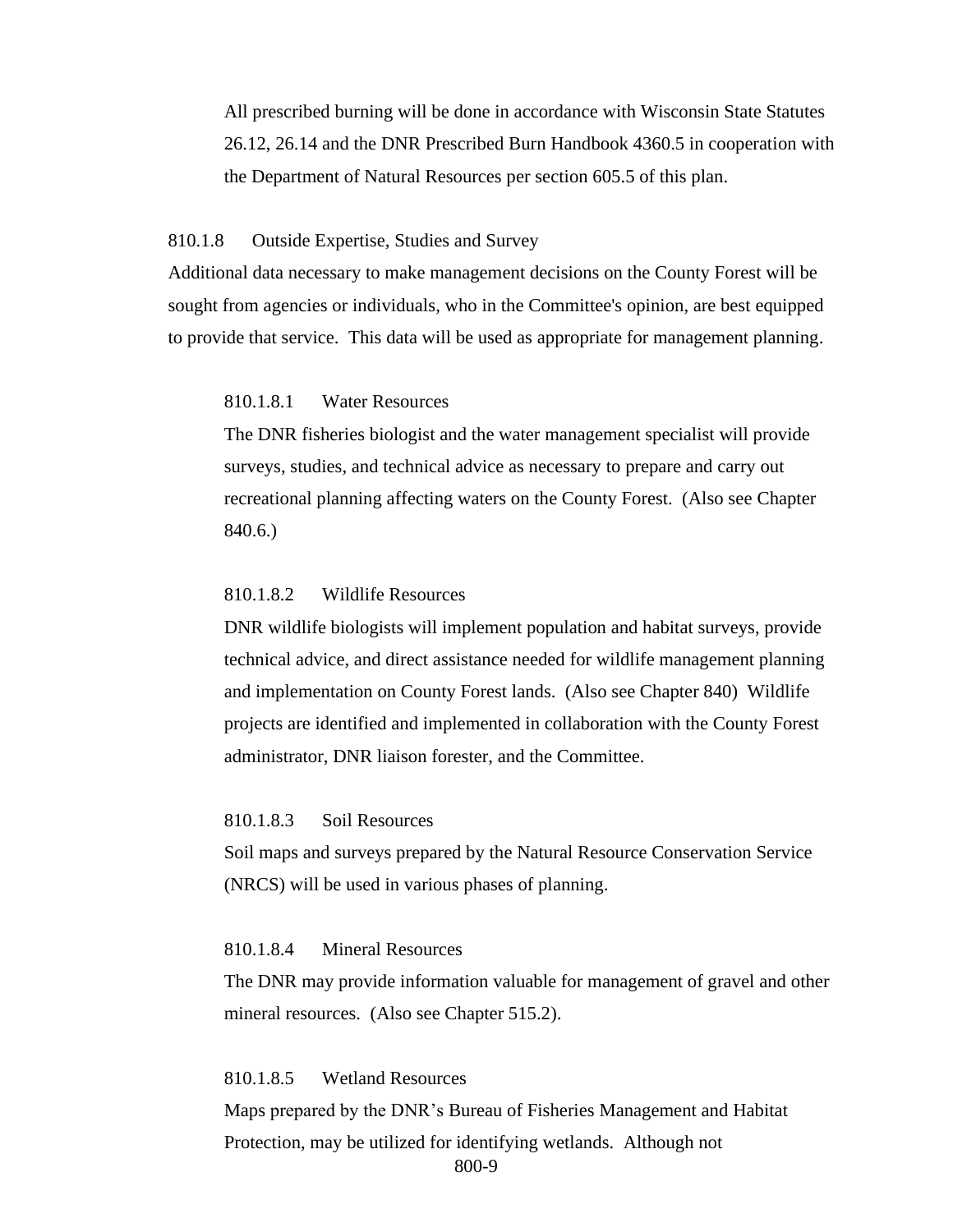comprehensive, particularly in forested areas, these maps are a good initial tool for identifying wetlands on County Forest lands. Assistance and technical advice will be requested from the DNR water management specialist when wetlands may be affected by management practices. The Army Corps of Engineers will also be consulted as appropriate. In addition, Wisconsin's Forestry Best Management Practices for protecting water quality will be used. (Also see 820.2.2 for further details).

### <span id="page-9-0"></span>810.1.8.6 Navigable Streams

The DNR's water regulations specialist will be consulted when navigable stream crossings or navigable stream management projects are being planned. (Also see Chapter 840.6.5). Best Management Practices for protecting water quality will be used.

### <span id="page-9-1"></span>810.1.8.7 Floodplains

Maps prepared by the Federal Emergency Management Agency (FEMA) will be used to identify floodplains. The County zoning staff may be consulted regarding management activities in the floodplain.

#### <span id="page-9-2"></span>810.1.8.8 Cultural Resources

Management planning will take into consideration historical and archaeological sites. More information may be obtained from the State Historical Society or the DNR's archeologist.

#### <span id="page-9-3"></span>810.1.8.9 Entomology / Pathology

Wisconsin DNR forest pest staff will provide information and consultation as requested by the County. (Also see Chapter 610 for more information on forest pest control.

#### <span id="page-9-4"></span>810.1.8.10 Endangered Resources

DNR endangered resource staff will provide Natural Heritage Inventory (NHI) information and are available for consultation on endangered resources issues.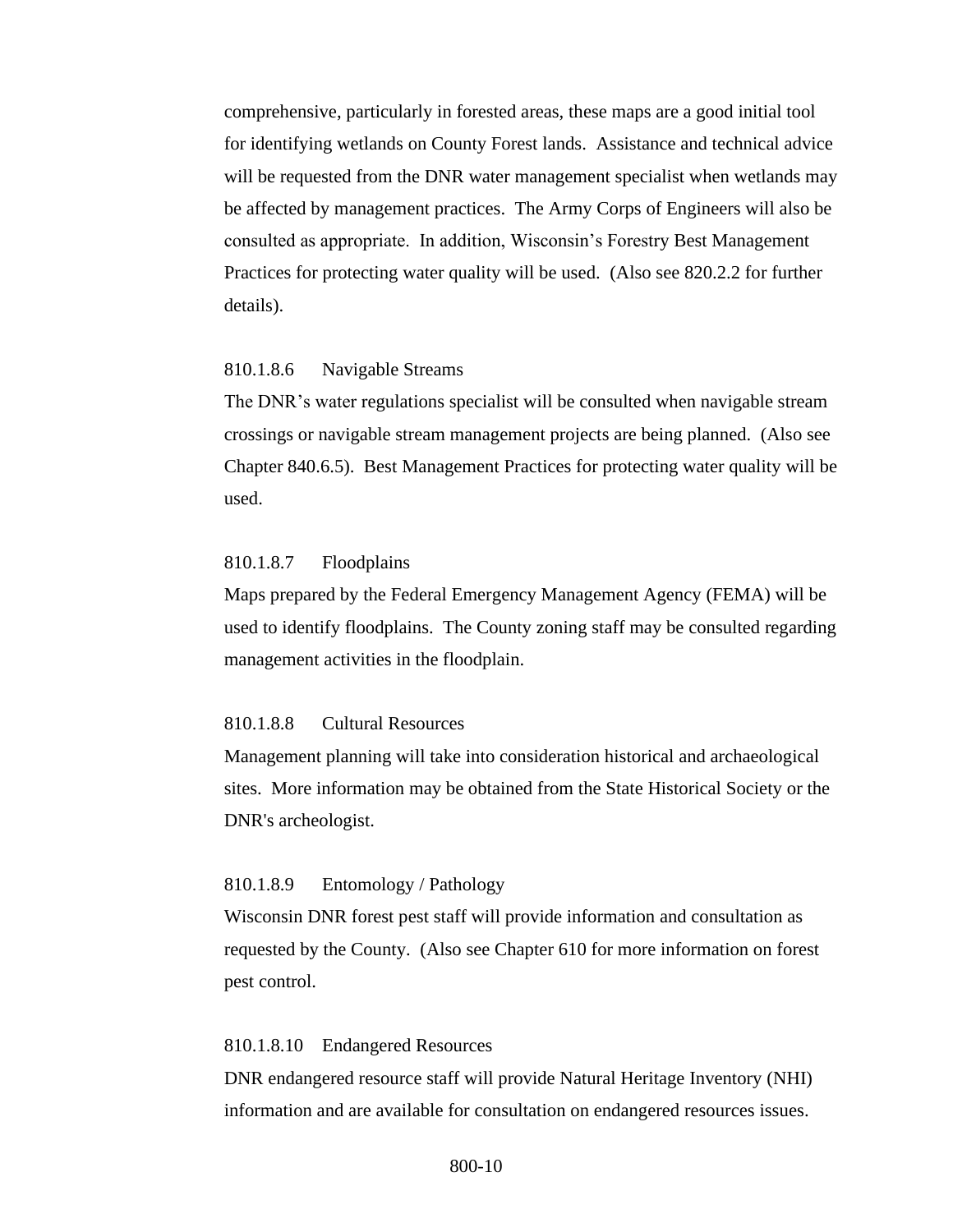### <span id="page-10-0"></span>810.1.9 Local Silvicultural Field Trials

To date, numerous field trials have been completed or are ongoing on the County Forest. These trials include:

- Alder sheering prior to aspen harvest
- Strip clearcuts in tamarack/black spruce stands
- Clearcuts in soft maple/black ash stands
- Birch shelter wood.

A compilation of silvicultural trials on State and County lands is available at *[http://dnr.wi.gov/org/land/forestry/sciences/silviculture/index.html.](http://dnr.wi.gov/org/land/forestry/sciences/silviculture/index.html)*

<span id="page-10-1"></span>810.1.10 Local Citizen Involvement

The Price County Forestry and Parks Committee is an open forum to listen, evaluate and incorporate, where appropriate, the public's input into management of the County Forest.

## <span id="page-10-2"></span>**815 MANAGEMENT CONSIDERATIONS TO REDUCE LOSS**

### <span id="page-10-3"></span>815.1 RISK FACTORS

All of the following are considered when management decisions are made:

- <span id="page-10-4"></span>815.1.1 Wind
- <span id="page-10-5"></span>815.1.2 Flooding
- <span id="page-10-6"></span>815.1.3 Fire
- <span id="page-10-7"></span>815.1.4 Climate Change
- <span id="page-10-8"></span>815.1.5 Timber markets
- <span id="page-10-9"></span>815.1.6 Insects and Disease

### <span id="page-10-10"></span>**820 PLANT COMMUNITIES MANAGEMENT**

Price County recognizes the importance of maintaining the diversity of the forest under an ecosystem approach. The process involved in making management decisions to encourage or not encourage specific species or communities is complex. It includes an understanding of: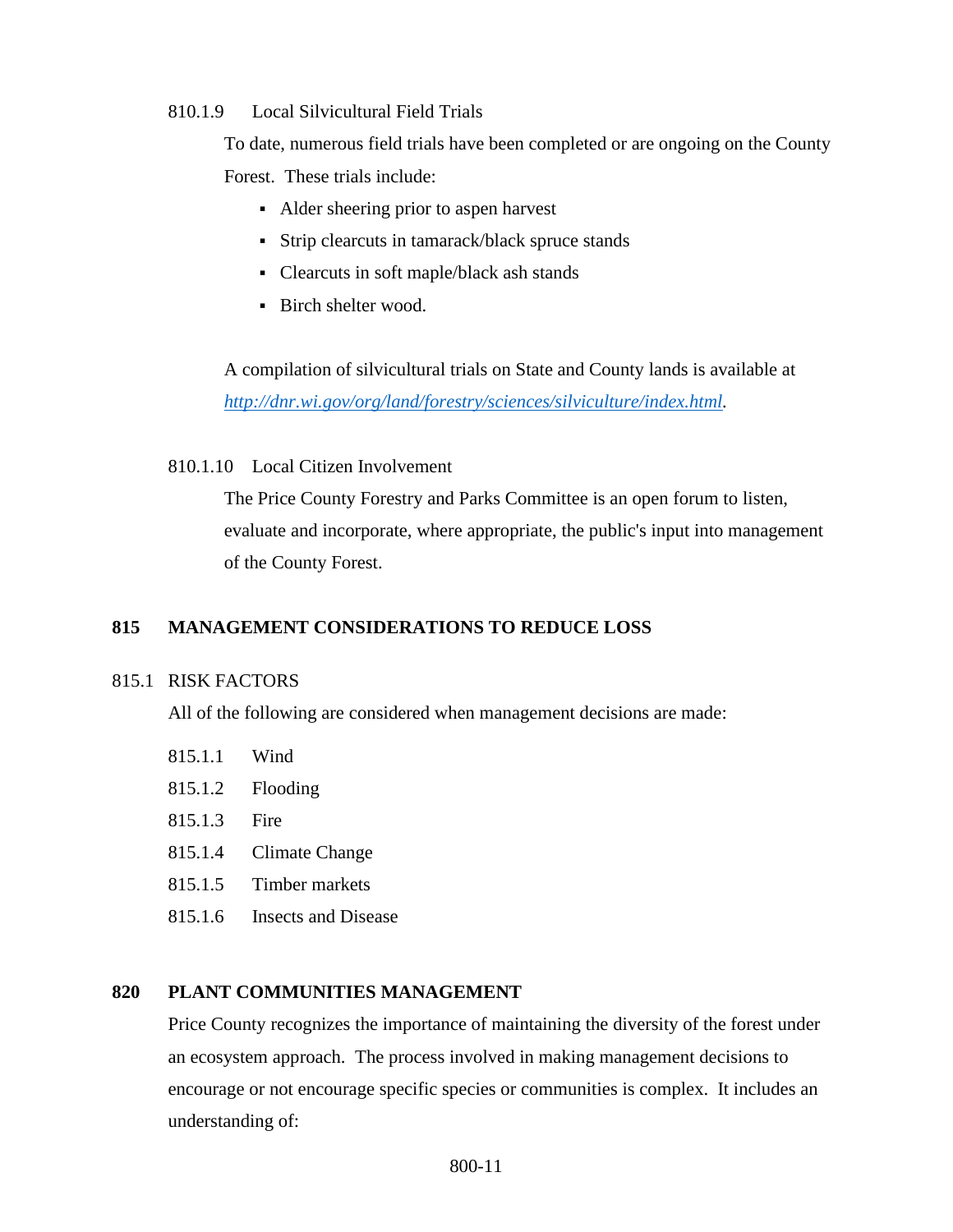- Objectives of the County
- Integration of landforms, soils, climate, and vegetative factors
- Habitat classification
- Past, present and future desired condition
- Surrounding ownership patterns and general objectives
- Wildlife habitat and other values
- Social needs

### <span id="page-11-0"></span>820.1 SILVICULTURAL PRACTICES AND TREATMENTS

Silviculture is the art and science of controlling forest composition, structure, and growth to maintain and enhance the forest's utility for any purpose. These practices are based on research and general silviculture knowledge of the species being managed. The goal is to encourage vigor within all developmental stages of forest stands, managed in an even aged or uneven aged system. The application of silviculture to a diverse forest needs a unified, systematic approach. The DNR Public Forest Lands Handbook (2460.5) and DNR Silvicultural Guidance will be used as guidelines for management practices used on the County Forest.

### <span id="page-11-1"></span>820.1.1 Natural Regeneration

Where feasible, natural regeneration will be encouraged through the use of silvicultural methods that promote regrowth and recruitment of the forest. In general, the particular silvicultural method chosen will depend on the biological functions of the target species or forest type.

### 820.1.1.1 Clearcutting/Coppice

Clearcutting is a silvicultural method used to regenerate shade intolerant species. Complete, or nearly complete removal of the forest canopy will stimulate the regeneration and growth of species such as aspen, red maple, jack pine and white birch. This method is also used as a final rotation removal in species such as red oak, red pine and others. Tree retention guidelines are followed when prescribing clearcut or coppice cuts.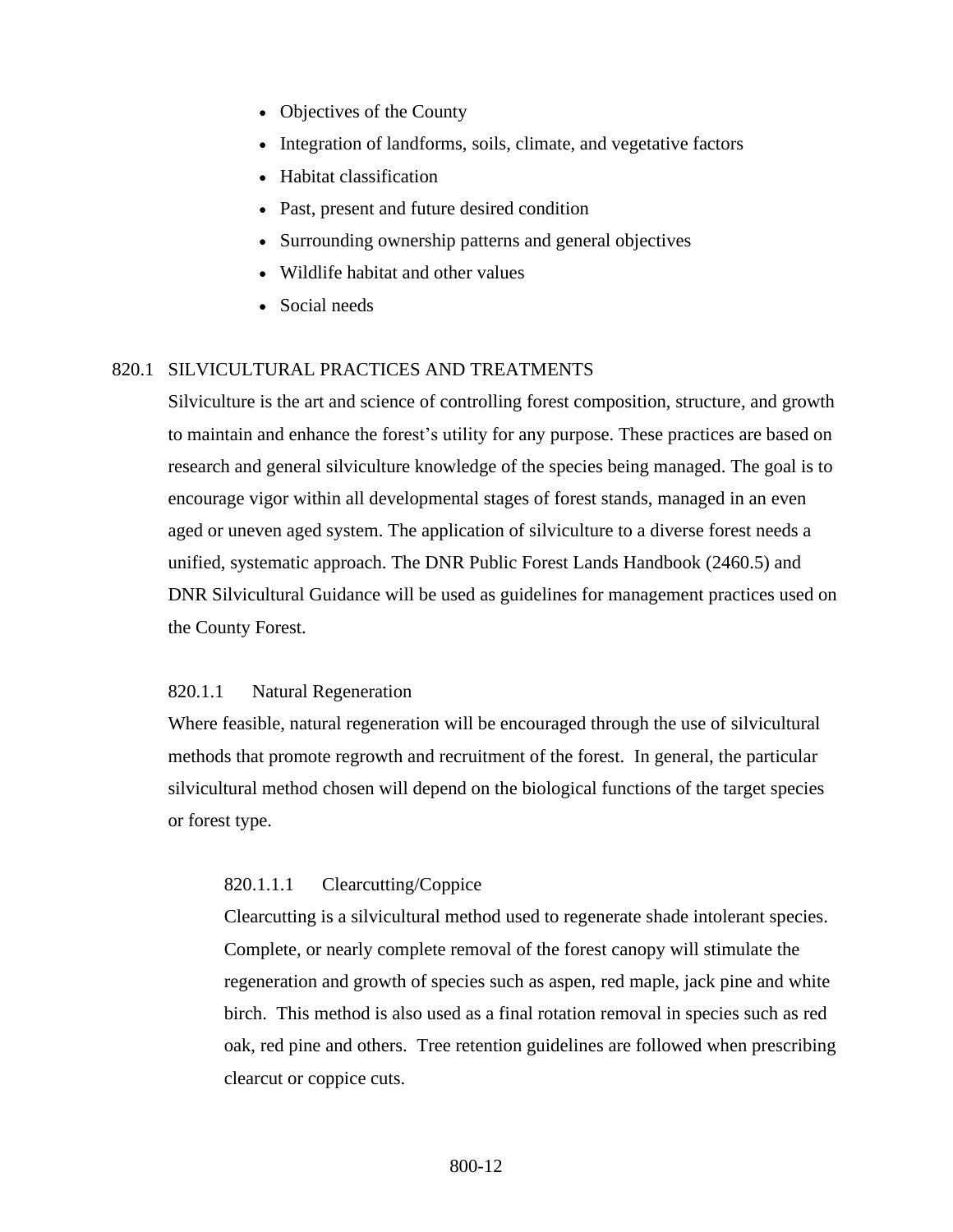### 820.1.1.2 Shelterwood / Seed Tree

Shelterwood harvest is a method used to regenerate mid-shade tolerant and shade tolerant species. Partial canopies stimulate regeneration, enhance growth and can provide seed source. Canopies are eventually removed. This method is used for white birch, white pine, red oak, and northern hardwood (when managing even aged).

#### 820.1.1.3 All Aged Regeneration Harvests

All aged regeneration harvests are used in shade tolerant species. Gaps in the forest canopy allow regeneration to occur throughout the stand. Over time, multiple entries into the stand will create multiple age class structure with the intent of creating a fully regulated stand. All aged regeneration harvests may be prescribed in the form of single tree selection, group selection or patch selection. This method is used in northern hardwood and occasionally in swamp hardwoods (when managing for all aged).

#### 820.1.1.4 Prescribed Burning

Prescribed burning may be utilized as a tool to promote regeneration. Several forest types in Price County are ecologically tied to fire. Burning may create seeding conditions or release regeneration from competing vegetation. Prescribed fire may be used for regeneration of red oak, jack pine or white pine.

#### 820.1.1.5 Soil Scarification

Scarification is a technique used to prepare a seedbed beneath forest stands scheduled for harvest and regeneration. This mechanical disturbance that exposes bare mineral seedbeds and creates conditions necessary for regeneration of pine species. Disturbance that mixes seed into duff and soil layers creates optimal conditions for regeneration of oak, white birch, fir and others. Price County utilizes salmon blades, root rakes, straight blade, anchor chain for soil scarification.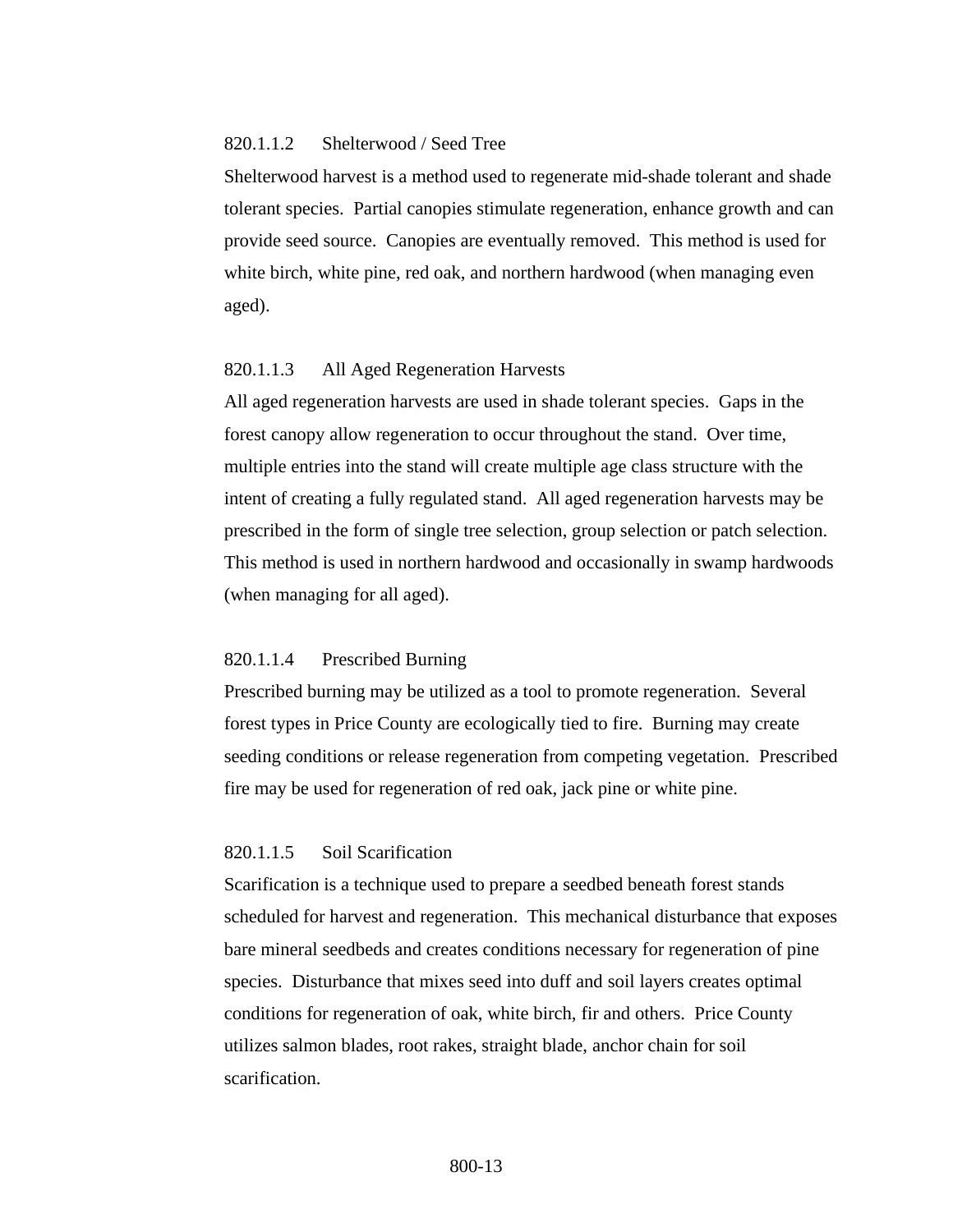### 820.1.1.6 Other

Other natural regeneration techniques may be considered where necessary and appropriate. New methods for natural regeneration are continually tested for effectiveness.

#### <span id="page-13-0"></span>820.1.2 Artificial Regeneration

When natural regeneration fails, or when tree species present do not coincide with management objectives for the site, artificial means will be employed to establish a desirable stand of trees. Artificial regeneration on a site usually requires some form of site preparation followed by seeding or planting.

### 820.1.2.1 Mechanical Site Preparation

Mechanical site preparation includes the use of soil disturbance equipment such as a disc, roller chopper, patch scarifier, disk trencher or V-plow prior to tree planting or seeding. These types of equipment are used to reduce logging debris to a smaller size, incorporate debris into the soil, clear brush and debris from the site, and to reduce competition from other vegetation.

### 820.1.2.2 Chemical Site Preparation

Herbicide application can be an effective means of controlling unwanted vegetation in order to establish seedlings or plantations. It should be used sparingly and in situations where mechanical treatment is not expected to provide the level of vegetative control needed. Chemical will be applied in strict accordance with label recommendations, requirements, and under the oversight of a certified applicator. Herbicides will normally be applied with motorized, ground based equipment, hand applications, or aerially. A written prescription for each herbicide application will be prepared and kept on file.

### 820.1.2.3 Prescribed Burning

Prescribed burning for site preparation can be used to reduce logging debris, clear the site, reduce competing vegetation, and to release nutrients into the soil.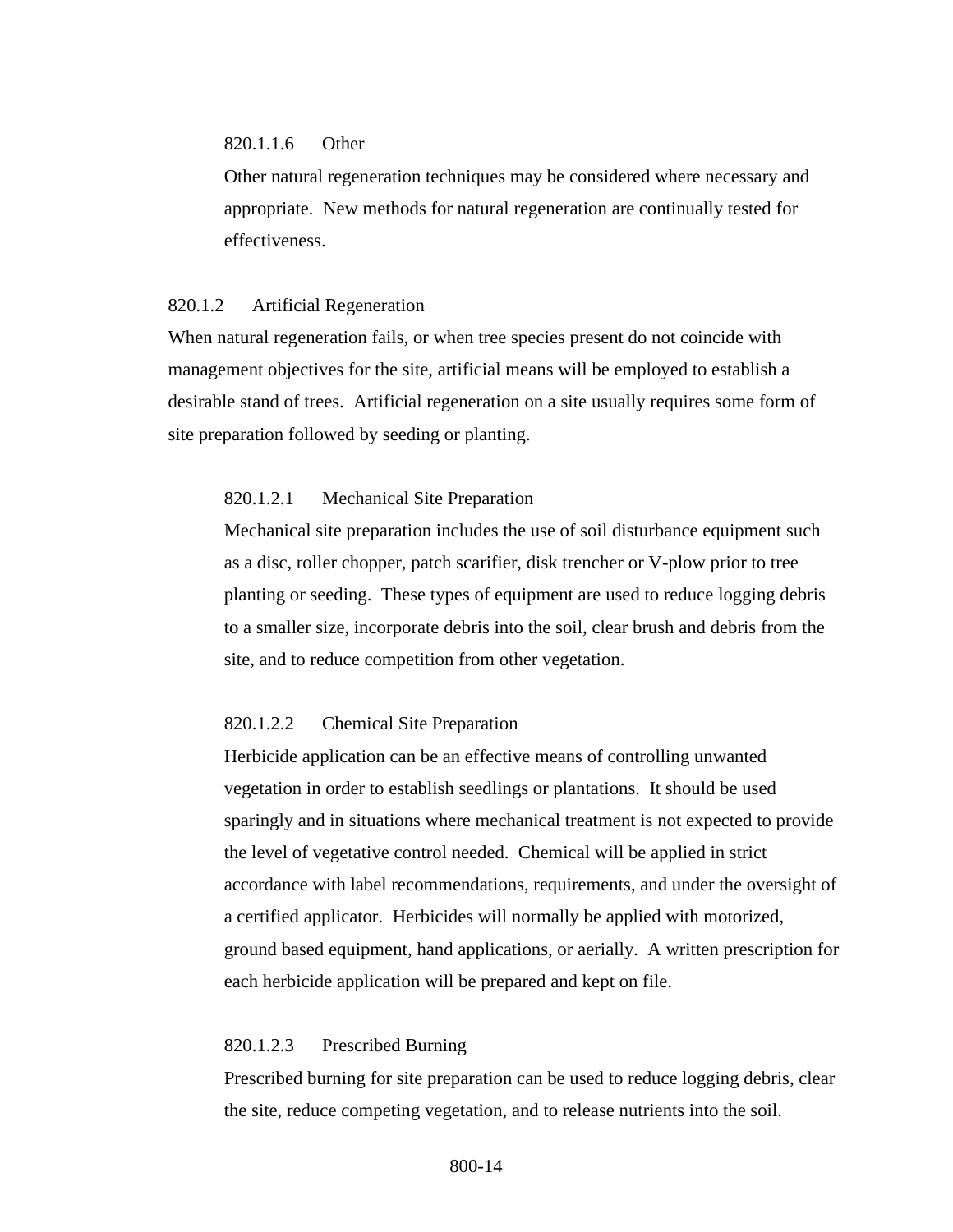### 820.1.2.4 Tree Planting / Seeding

Both machine and/or hand planting/seeding will be utilized to insure adequate regeneration. The selection of species will be determined according to the specific management objectives and capabilities of each site. Planting or seeding will primarily occur in areas where natural regeneration is inadequate or conflicts with the management goals of the site. County will make all reasonable efforts to source seeds/seedlings from local genetics.

## <span id="page-14-0"></span>820.1.3 Intermediate Treatments

Intermediate treatments are those practices used to enhance the health and vigor of a forest stand. In general, intermediate treatments are applied to forest stands managed as even aged.

### 820.1.3.1 Mechanical Release

Mechanical release is the removal of competing vegetation by means other than herbicide or fire. Mechanical may include releasing young pine plantations from competing vegetation using chain saws or other hand-held equipment; or mowing to release regeneration.

#### 820.1.3.2 Chemical Release

Chemical Release is the removal of competing vegetation from desirable trees through the use of herbicides. It should be used sparingly and in situations where mechanical treatment is not expected to provide the level of vegetative control needed. Chemical will be applied in strict accordance with label recommendations, requirements and under the oversight of a certified applicator. A written prescription for each herbicide application will be prepared and kept on file.

### 820.1.3.3 Non-Commercial Thinning (TSI)

In general, most thinning needs are accomplished through commercial harvest operations. Non-commercial thinning may be considered if the individual site requirements, funding and/or available labor make it desirable.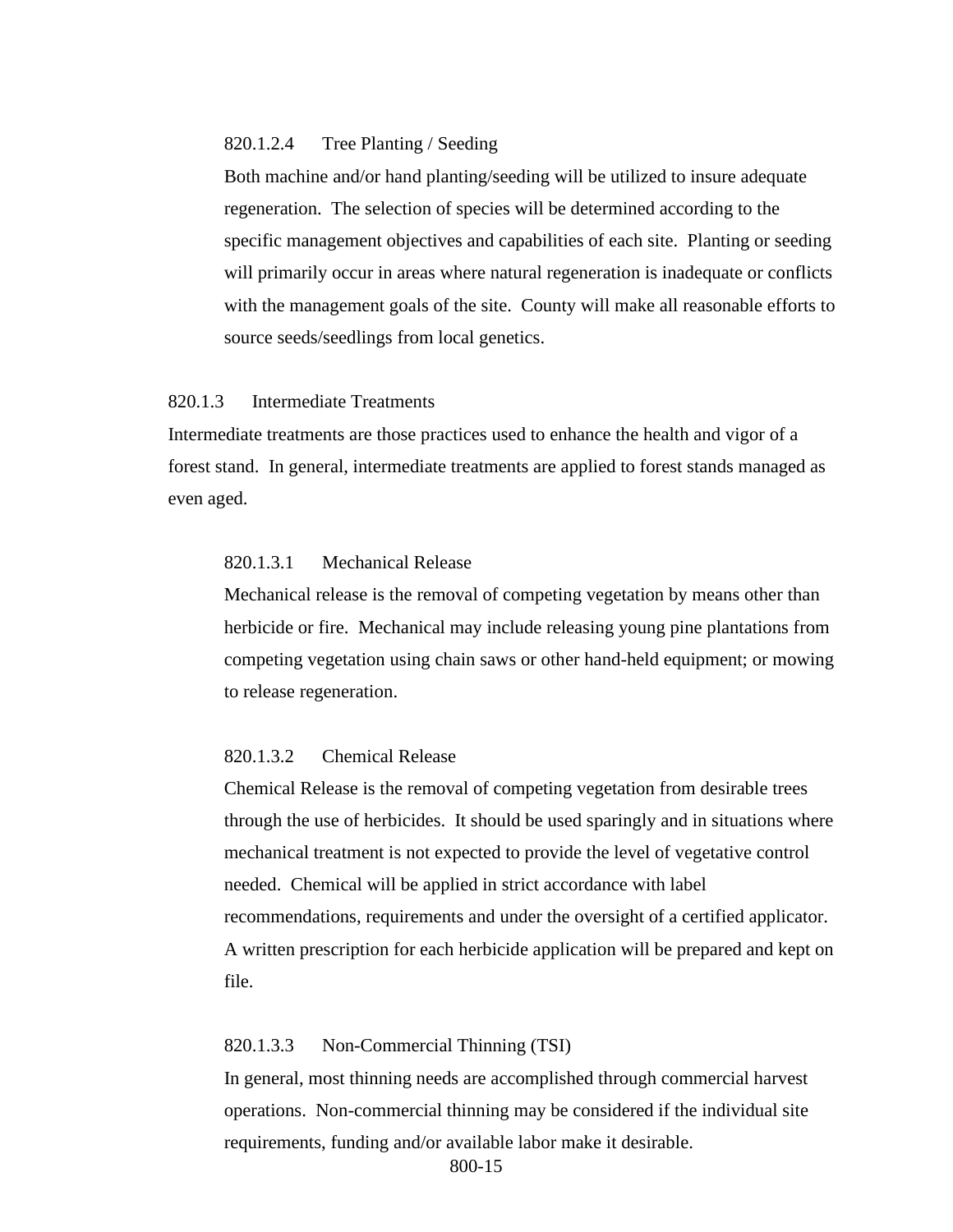### 820.1.3.4 Thinning / Intermediate Cuts

Management of some even aged forest types necessitates the use of commercial thinning, also known as intermediate harvests, to maintain forest health and vigor. Thinning is generally prescribed in forest types such as red pine, red oak, and in cases of even aged hardwood management. Thinning may be prescribed on other even aged types as appropriate and where feasible. Intermediate harvests include prescriptions for residual densities, marking priorities, spacing, crown closure, diameter distribution, or other measurements.

#### 820.1.3.5 Pruning

Pruning is the removal of limbs from lower sections of trees to increase log quality. Major pruning efforts were conducted in the past but it is not generally recognized as economically viable on the forest. (if applicable for your county).

#### <span id="page-15-1"></span><span id="page-15-0"></span>820.2 SILVICULTURAL PRESCRIPTIONS

#### 820.2.1 Even-Aged Management

A forest stand composed of trees having relatively small differences in age. Typical cutting practices include: clear cutting, shelterwood cutting and seed-tree cutting. Evenaged management is generally required to manage shade intolerant, early successional forest types. Some of the main cover types on the county forest that are managed mainly using even age practices include aspen, white birch, balsam fir, red maple, red oak, red pine, white pine, black spruce, white spruce, swamp hardwood, bottomland hardwood, hemlock, oak and tamarack. The two most abundant types are:

#### 820.2.1.1 Aspen

These are types where aspen trees comprise of more than 50% of the stems. On the forest, aspen types may be dominated by quaking or big tooth aspen or a combination of both. Aspen stands contain a wide variety of associated hardwood and conifer species.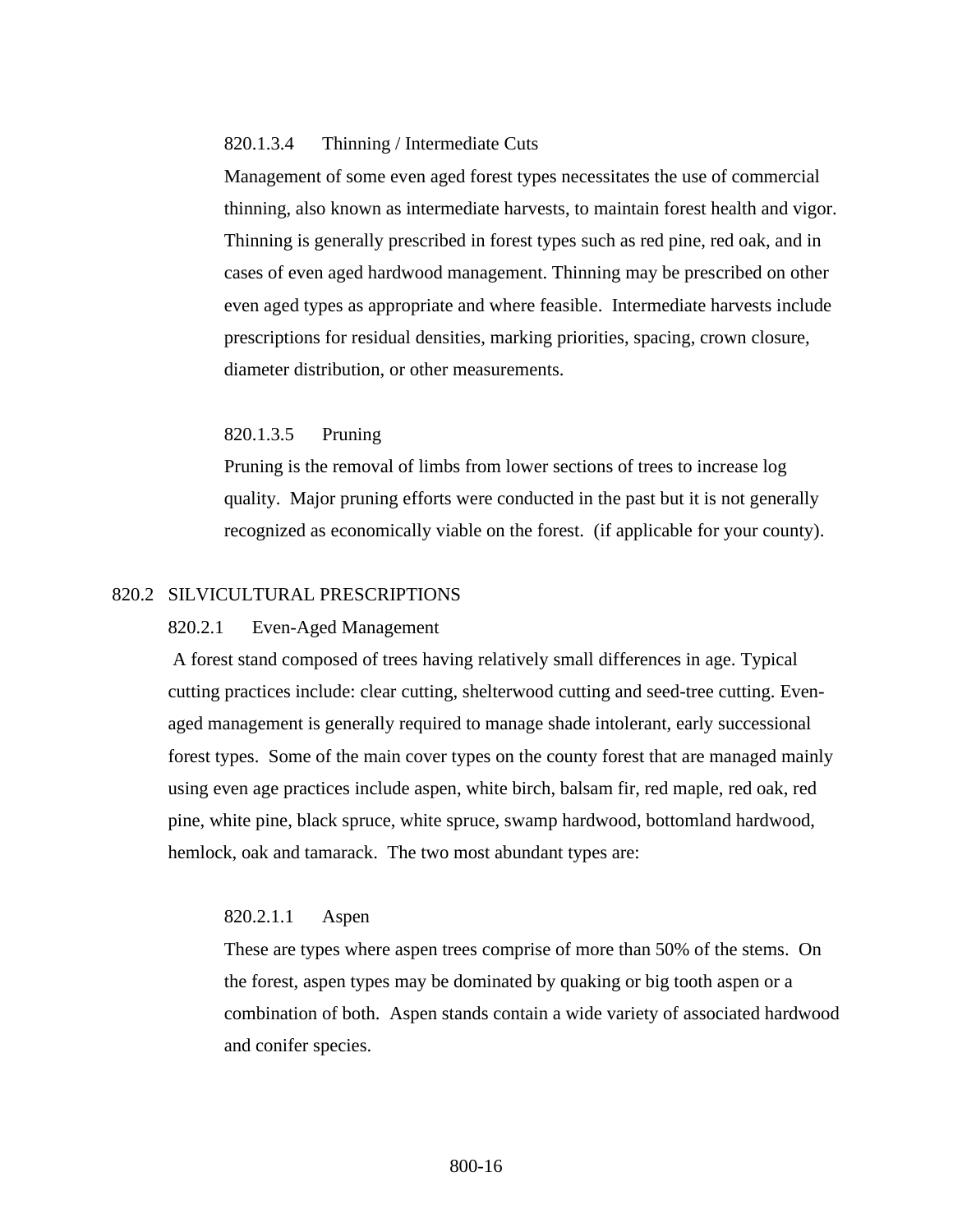| <b>Shade Tolerance</b>                   | Intolerant                              |
|------------------------------------------|-----------------------------------------|
| Habitats                                 | ArAbCo, ATM                             |
| <b>Intermediate Treatments</b>           | None                                    |
| Median rotation age.                     | 45                                      |
| <b>Primary Regeneration Method</b>       | Natural (coppice)                       |
| Harvest Method                           | Clearcutting with coppice               |
| Habitat Value                            | Early successional related species      |
| Economic Value                           | Fiber production, bolts                 |
| <b>Insect and Disease Considerations</b> | Hypoxylon and other cankers             |
| Trends                                   | General declines on statewide acreage   |
| <b>Landscape Considerations</b>          | Retain/increase acreages where possible |

820.2.1.2 Swamp Hardwood

These are types where black ash trees comprise more than 50% of the Stems. These stands contain a variety of associated hardwood and conifer species.

| <b>Shade Tolerance</b>                   | Intolerant to mid-tolerant    |
|------------------------------------------|-------------------------------|
| Habitats                                 | Wetland types                 |
| Intermediate Treatments                  | None, thinning                |
| Median rotation age                      | 80                            |
| <b>Primary Regeneration Method</b>       | Natural                       |
| Harvest Method                           | Clearcutting with coppice     |
| Habitat Value                            | Early successional            |
| Economic Value                           | Fiber production, bolts, logs |
| <b>Insect and Disease Considerations</b> | Emerald Ash Borer (EAB)       |
| Trends                                   | Declining due to EAB          |
| <b>Landscape Considerations</b>          | Replacement species for ash   |

## <span id="page-16-0"></span>820.2.2 Uneven-Aged Management

A forest stand composed of trees in various age and size classes. The typical cutting practice is selection cutting, where individual trees are removed from the stand. Regeneration is continually occurring after the stand is cut. Uneven-aged management is generally used to manage shade tolerant forest types.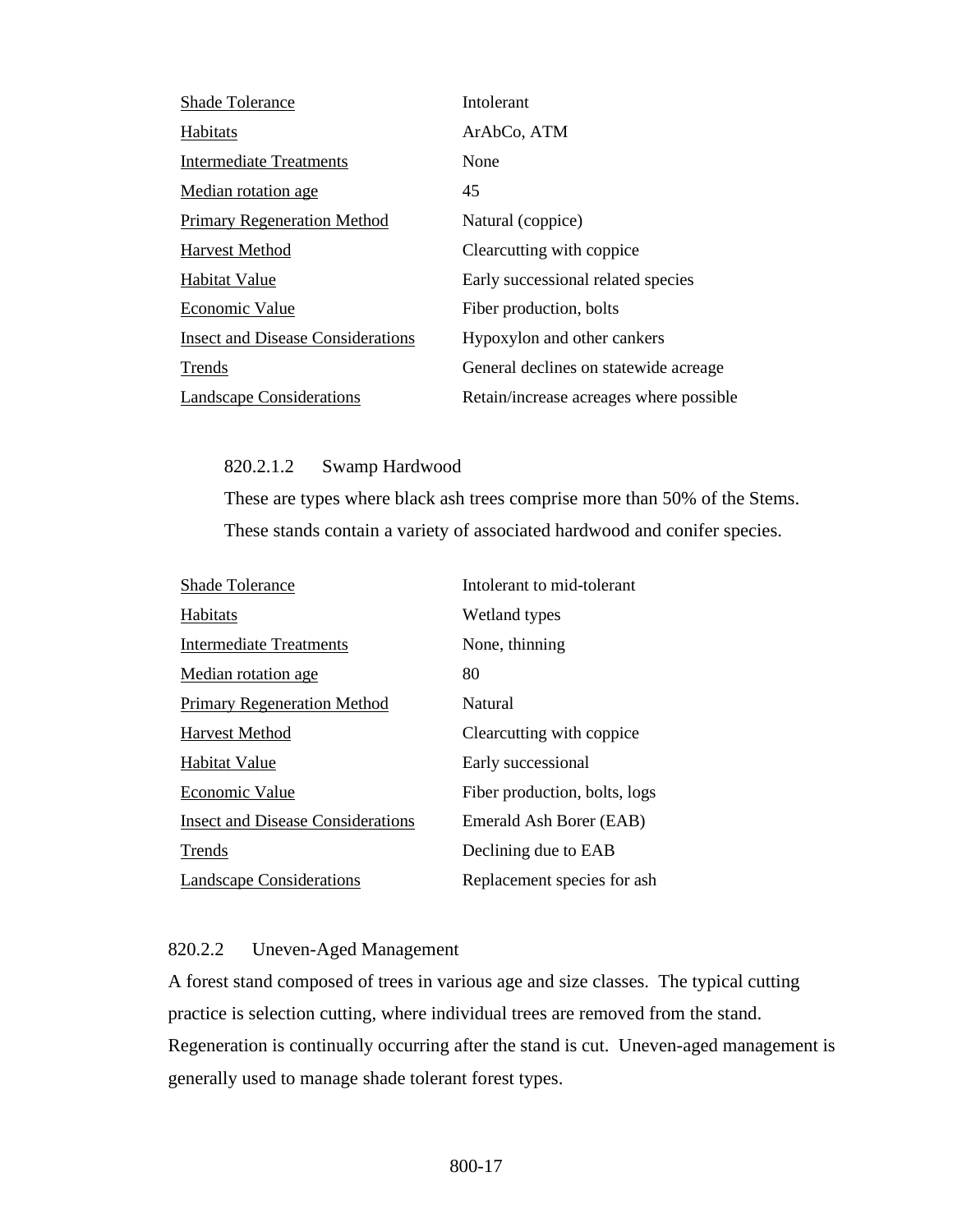820.2.2.1 Northern Hardwood

These are stands dominated by shade tolerant and mid-shade tolerant species. In Price County, northern hardwood stands are typically dominated by sugar maple, red maple, basswood, and ash.

| Shade Tolerance                          | Intolerant to mid-tolerant            |
|------------------------------------------|---------------------------------------|
| Habitats                                 | AH, AHI, AOCa                         |
| <b>Intermediate Treatments</b>           | None                                  |
| Median rotation age                      | N/A                                   |
| <b>Primary Regeneration Method</b>       | $Natural - all aged regeneration$     |
| Harvest Method                           | Single tree, group selection and gaps |
| Habitat Value                            | North Central Forest Landscape        |
| Economic Value                           | Logs, bolts and fiber                 |
| <b>Insect and Disease Considerations</b> | Emerald Ash Borer (EAB), others       |
| Trends                                   | Trends increasing statewide           |
| <b>Landscape Considerations</b>          | Maintain mid-tolerant                 |

### <span id="page-17-0"></span>820.3 LOCALLY UNCOMMON TREES / FOREST TYPES

The presence or lack of a particular tree species is dependent on land capability, climate, natural range, natural or human disturbance and many other factors. The following trees and types are considered uncommon on the Price County Forest and likely across the general region. These trees may be left as reserves in even aged management prescriptions, or in thinnings and all aged regeneration harvests.

### 820.3.1 American Elm (*Ulmus americana*)

American Elm is scarce primarily due to Dutch elm disease. Healthy looking elm may be left uncut in hope that they may continue on the landscape as potential resistant seed sources.

### 820.3.2 Butternut (*Juglans cinerea*)

Butternut is declining due to butternut canker. Healthy individuals that appear to be canker free will be reserved in the forest as potential resistant seed sources.

820.3.3 Eastern Hemlock (*Tsuga canadensis*)

800-18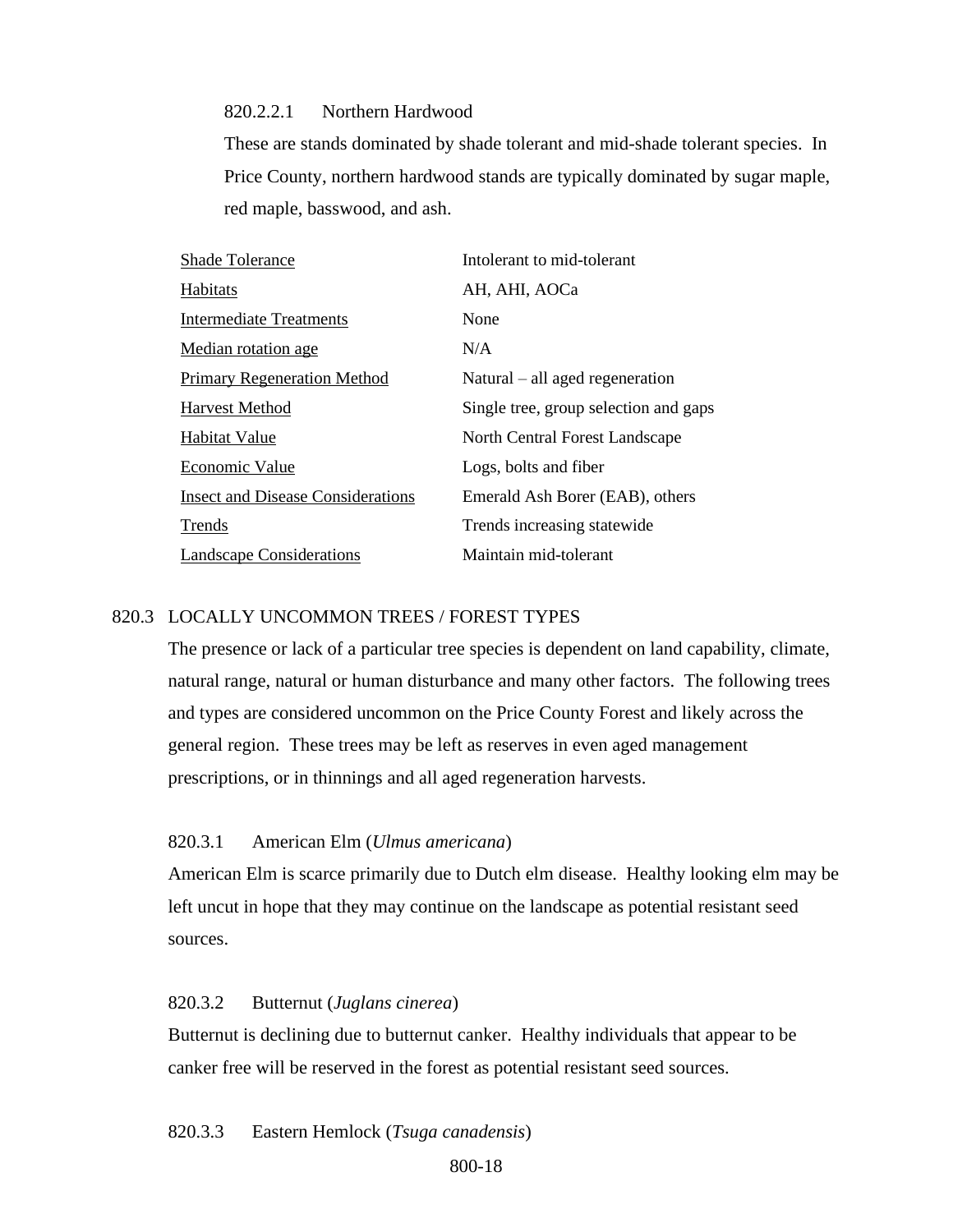Eastern Hemlock is a highly preferred deer and small mammal browse species. Regeneration is difficult and remnant stands will be retained to provide seed sources for future management activities

#### <span id="page-18-0"></span>820.4 FOREST TYPES REQUIRING INTENSIVE EFFORT TO REGENERATE

There are certain forest types within the County Forest that are difficult to regenerate. In many cases, this difficulty may be related to the exclusion of fire from the landscape, deer herbivory or other factors. The following list itemizes forest types with difficult regeneration and County management goals:

#### <span id="page-18-1"></span>820.4.1 White birch (*Betula papyrifera*)

White birch is a shade intolerant species normally found in even aged stands. It appears white birch evolved to regenerate after disturbances such as fire. The County is committed to retain as much of the existing acreage of white birch as possible. Regeneration efforts will include pre-sale salmon blade scarification.

#### <span id="page-18-2"></span>820.4.2 Northern Red Oak (*Quercus rubra*)

Northern red oak is a shade intolerant to mid tolerant species found in primarily even aged stands. Northern red oak appears to require disturbance to regenerate and herbivory appears to be a limiting factor on regeneration success. The County is committed to retain as much of the existing acreage of northern red oak as possible. Regeneration efforts will focus on timing soil scarification with good acorn crops and shelterwood harvests. Regeneration may require prescribed burning to release seedlings from competing vegetation.

### <span id="page-18-3"></span>820.5 INVASIVE PLANT SPECIES OF CONCERN

Invasive plants can cause significant damage to the forest. Invasive species can displace native plants and hinder the forest regeneration efforts. Preventing them from dominating forest understories is critical to the long-term health of the forest. There are several invasive plant species in varying densities on the County Forest. Some warrant immediate and continual treatment efforts while others may be allowed to remain due to extent and financial ability to control them. The County will continue to train staff in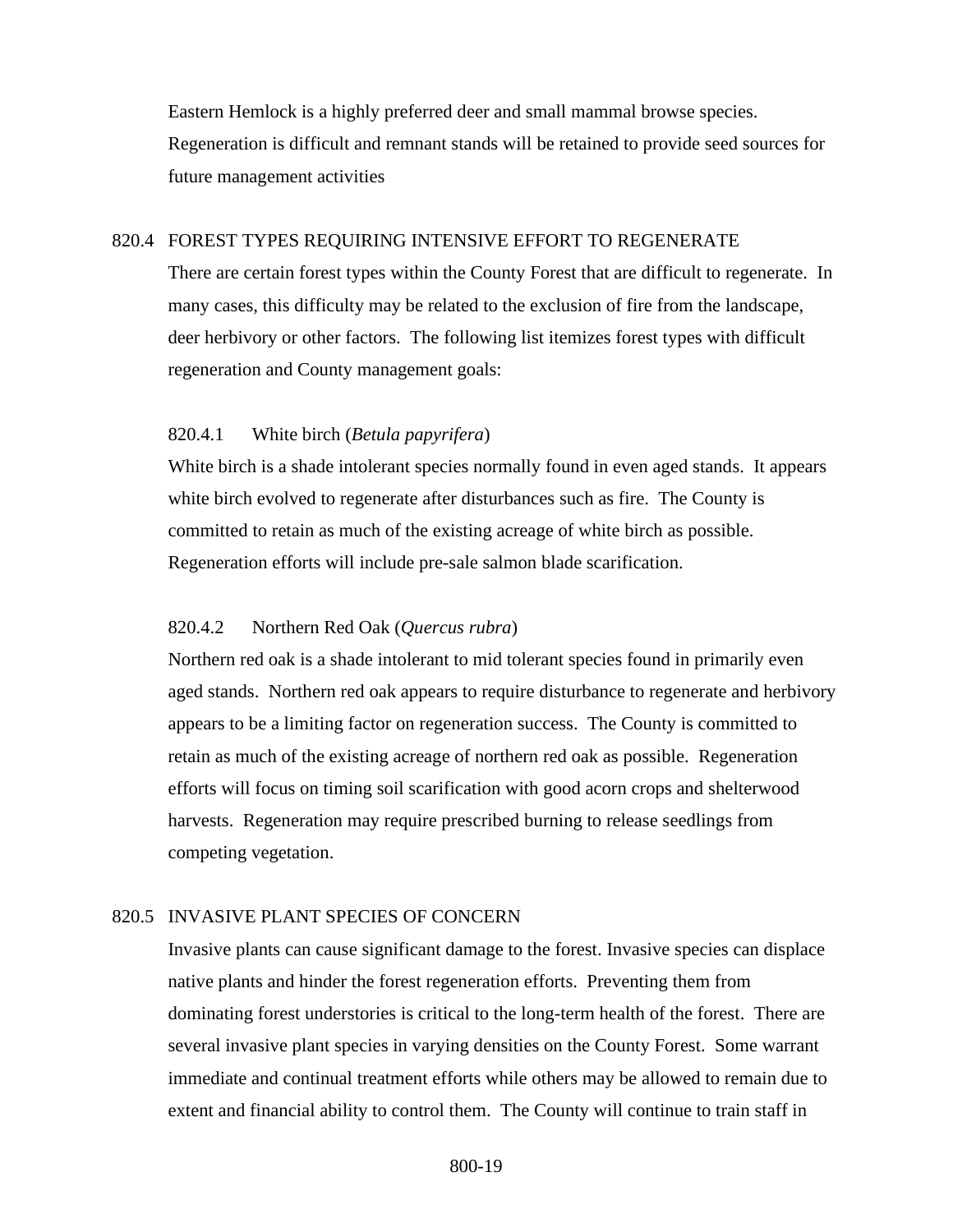invasive species identification as well as attempt to secure funding sources to control them as much as is practical.

### <span id="page-19-0"></span>820.6 LEGALLY PROTECTED AND SPECIAL CONCERN PLANT SPECIES

There are plants in Wisconsin that are protected under the Federal Endangered Species Act, the State Endangered Species Law, or both. On County Forest, no one may cut, root up, sever, injure, destroy, remove, transport or carry away a listed plant without a valid endangered or threatened species permit. There is an exemption on public lands for forestry, agriculture and utility activities under state law. The County will, however, make reasonable efforts to minimize impacts to endangered or threatened plants during forestry/silviculture activities (typically identified in the timber sale narrative).

The Wisconsin Department Natural Resources Bureau of Natural Heritage Conservation tracks information on legally protected plants with the Natural Heritage Inventory (NHI) program. The NHI program also tracks Special Concern Species, which are those for which some problem of abundance or distribution is suspected, but not yet proven. The main purpose of this category is to focus attention on certain species before they become threatened or endangered.

The County acquires this information through the WI DNR and is committed to reviewing this database for endangered resources that may occur within proposed land disturbing project areas.

#### <span id="page-19-2"></span><span id="page-19-1"></span>820.7 TREE RETENTION GUIDELINES

### 815.1.1 Tree Retention on Timber Harvests

Silvicultural practices are designed to manipulate vegetation to achieve management objectives. Retention of some trees, both alive and dead, has associated ecological benefits. Price County will implement tree retention guidelines consistent with the Price County Forest Tree Retention Guidelines found in Chapter 900 (appendix).

#### <span id="page-19-3"></span>820.8 BIOMASS HARVESTING GUIDELINES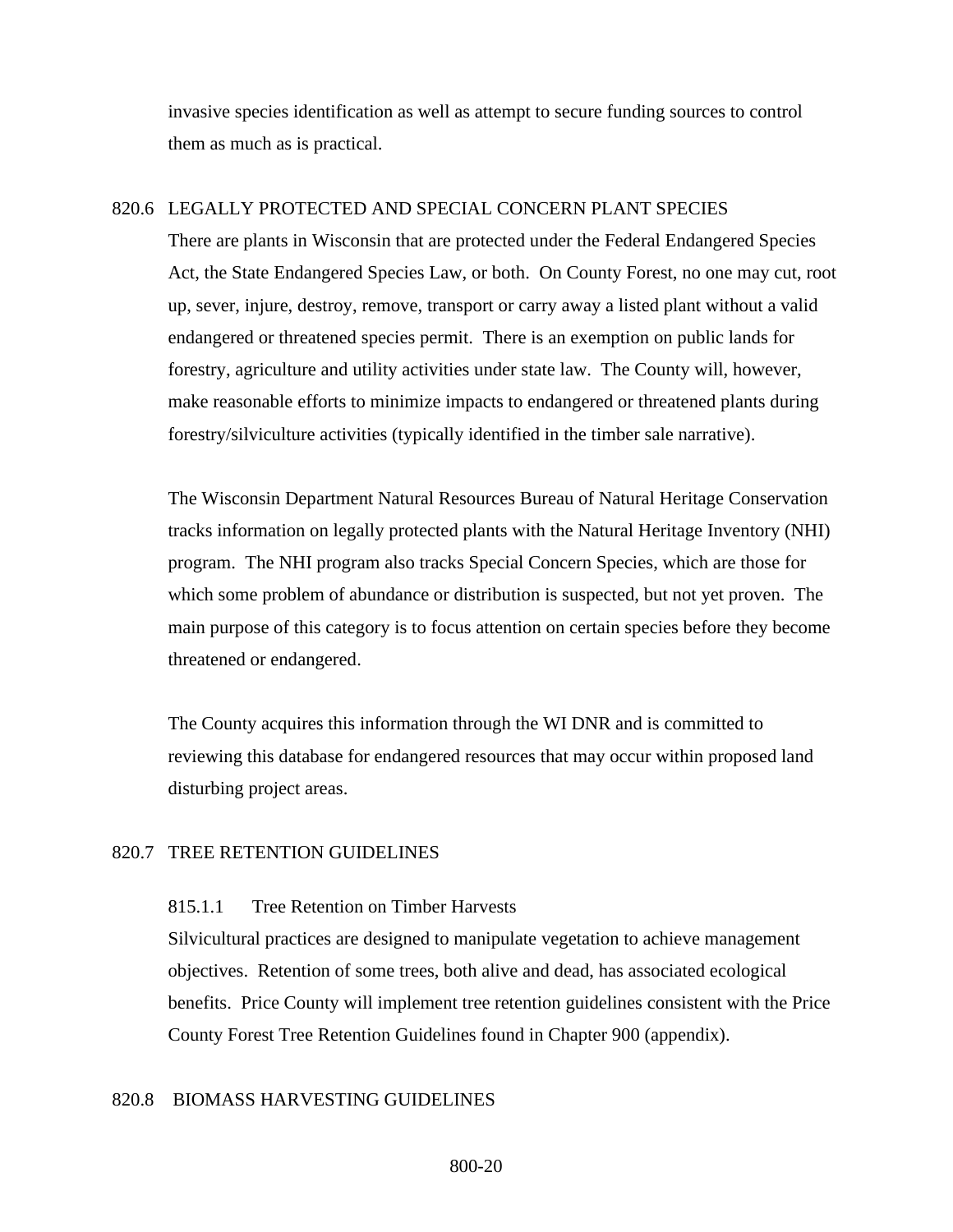Price County biomass harvests will follow the eight guidelines outlined in Wisconsin Department of Natural Resources and Wisconsin Council on Forestry field manual entitled "Wisconsin's Forestland Woody Biomass Harvesting Guidelines" (PUB-FR-435- 2009, Sarah Herrick et al. 2009).

#### <span id="page-20-0"></span>**825 ANIMAL SPECIES MANAGEMENT**

Price County Forest provides a wide range of wildlife habitats from open grasslands/barrens to mature forests, from bogs to forested wetlands, from spring ponds to lake shorelines. A primary goal of wildlife management on the Price County Forest is to provide a diversity of healthy ecosystems necessary to sustain and enhance native wildlife populations. This forest will be managed primarily to provide habitats for a suite of species rather than focusing on a specific species, with exceptions made for Federal or State Listed Endangered or Threatened Species.

#### <span id="page-20-1"></span>825.1 TECHNICAL PLANNING

Management of wildlife populations on the Price County Forest falls under the jurisdiction of the DNR. Planning may be a cooperative effort of the County Forest staff, DNR liaison forester and wildlife manager in formulating management plans and utilizing forest and wildlife management techniques to accomplish desired forest and wildlife management goals.

### <span id="page-20-2"></span>825.2 GUIDELINES

DNR operational handbooks including the Public Forest Lands Handbook (2460.5), manual codes and guidance documents are important references and guidelines to utilize in fish and wildlife planning efforts.

#### <span id="page-20-3"></span>825.3 INVENTORY

Habitat needs will be determined by analysis of forest reconnaissance information. Population estimates will be conducted periodically by DNR wildlife, endangered resources personnel, and other trained cooperators. Currently, Department Wildlife staff conduct the following surveys on or adjacent to the Price County Forest:

- Biotic Inventories
- Summer deer observations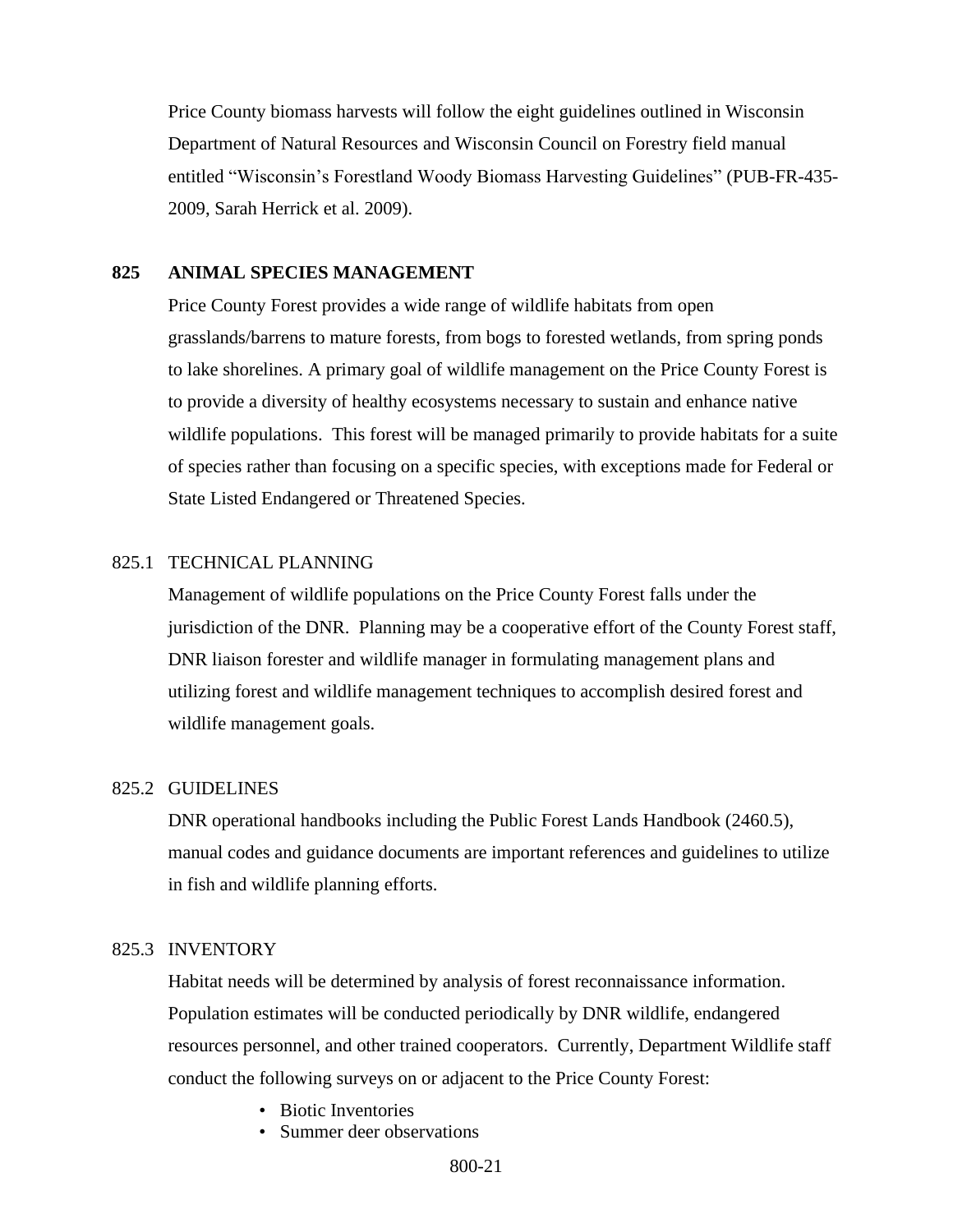- Drumming surveys
- Woodcock singing surveys
- Brood surveys
- Carnivore tracking
- Frog and Toad Surveys
- Bat Monitoring
- Bear genetics sampling
- Snapshot Wisconsin

## <span id="page-21-0"></span>825.4 RESOURCE MANAGEMENT CONSIDERATIONS FOR WILDLIFE

The following areas of focus are identified for achieving plan objects and for benefit of wildlife.

## <span id="page-21-1"></span>825.4.1 General Management Policies

Forest management practices may be modified to benefit wildlife and diversity. The following will be considered when planning for management activities:

- Even-aged regeneration harvests (clearcuts) should vary in size and shape and include retention considerations.
- A diversity of stand age, size and species.
- Mast-bearing trees and shrubs, cavity trees, and an adequate number and variety of snags.
- Cull trees (future snag or den trees) not interfering with specific high economic value trees.
- Timber types, habitat conditions and impacts on affected wildlife.
- Access management.
- Best management practices for water quality (BMPs).

## <span id="page-21-2"></span>825.5 IMPORTANCE OF HABITATS

Important habitat types are those cover types known to be of importance to certain native wildlife and whose absence would make that wildlife significantly less abundant. These shortages may be on a local or broader scale. The following habitat types can be considered important:

### <span id="page-21-3"></span>825.5.1 Non-forested Wetlands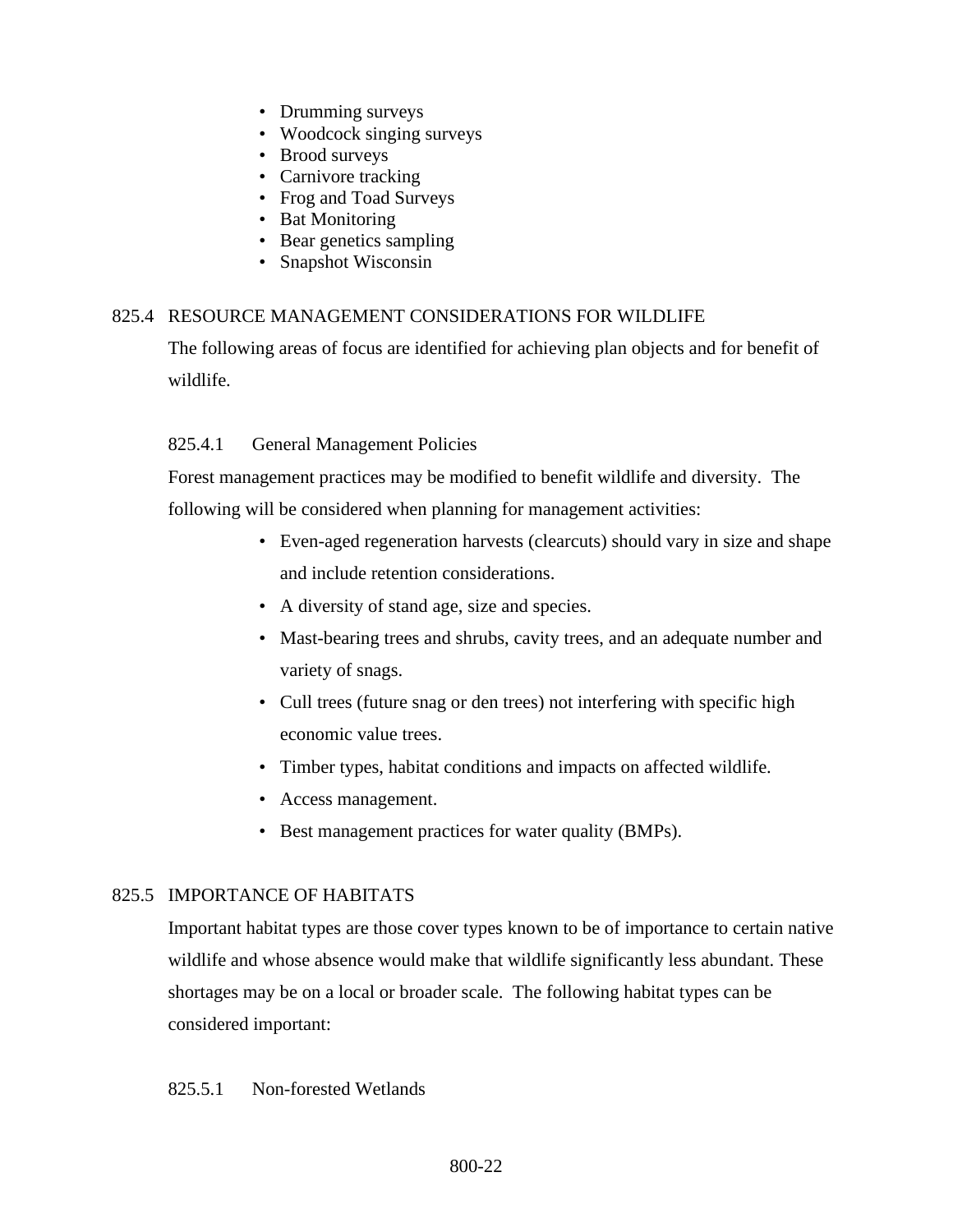The Price County Forest contains 20,313 acres of non-forested wetland types providing a variety of habitats for common, rare and endangered species. Emergent wetland, sedge meadow, muskeg bog and deep marsh provide habitat for species such as wood turtle, black tern, American bittern, and numerous other species.

#### <span id="page-22-0"></span>825.5.2 Aquatic Habitats

The Price County Forest includes 811 acres of lakes, rivers, streams, ponds and other aquatic habitats. Open water provides habitat for species such as wood duck, boreal chorus frog, water shrew and many other species reliant on water related resources.

#### <span id="page-22-1"></span>825.5.3 Riparian and Other Non-managed Areas

Undisturbed shoreline and riparian areas present on the forest and provide habitat for species such as red shouldered hawk, green frog, and woodland jumping mouse.

#### <span id="page-22-2"></span>825.5.4 Early Successional Forests

Management of aspen, white birch, jack pine and other shade intolerant species creates habitat for a large suite of wildlife species that benefit from early successional forests. On the Price County Forest there are currently 44,253 acres of these forest types present. This is a key habitat used for recreational hunting activities providing conditions favorable for American woodcock, ruffed grouse, white-tailed deer and non-game species such as golden-winged warbler and black-billed cuckoo.

### <span id="page-22-3"></span>825.5.5 Conifers

Conifers, whether jack pine, white pine, spruce, fir or other types appear to be an important habitat for a number of wildlife species. The Price County Forest currently has 9,734 acres of coniferous habitat. Connecticut warbler, red crossbill, northern flying squirrel, and many others utilize conifer types. Jack pine areas can be managed to provide temporary barrens habitat providing habitat for Kirtland's warbler and other barren related species.

#### <span id="page-22-4"></span>825.5.6 Oak Management

800-23 Oak is an important mast producing food source on the forest, providing acorns for a wide variety of game and non-game species. The Price County Forest has 427 acres of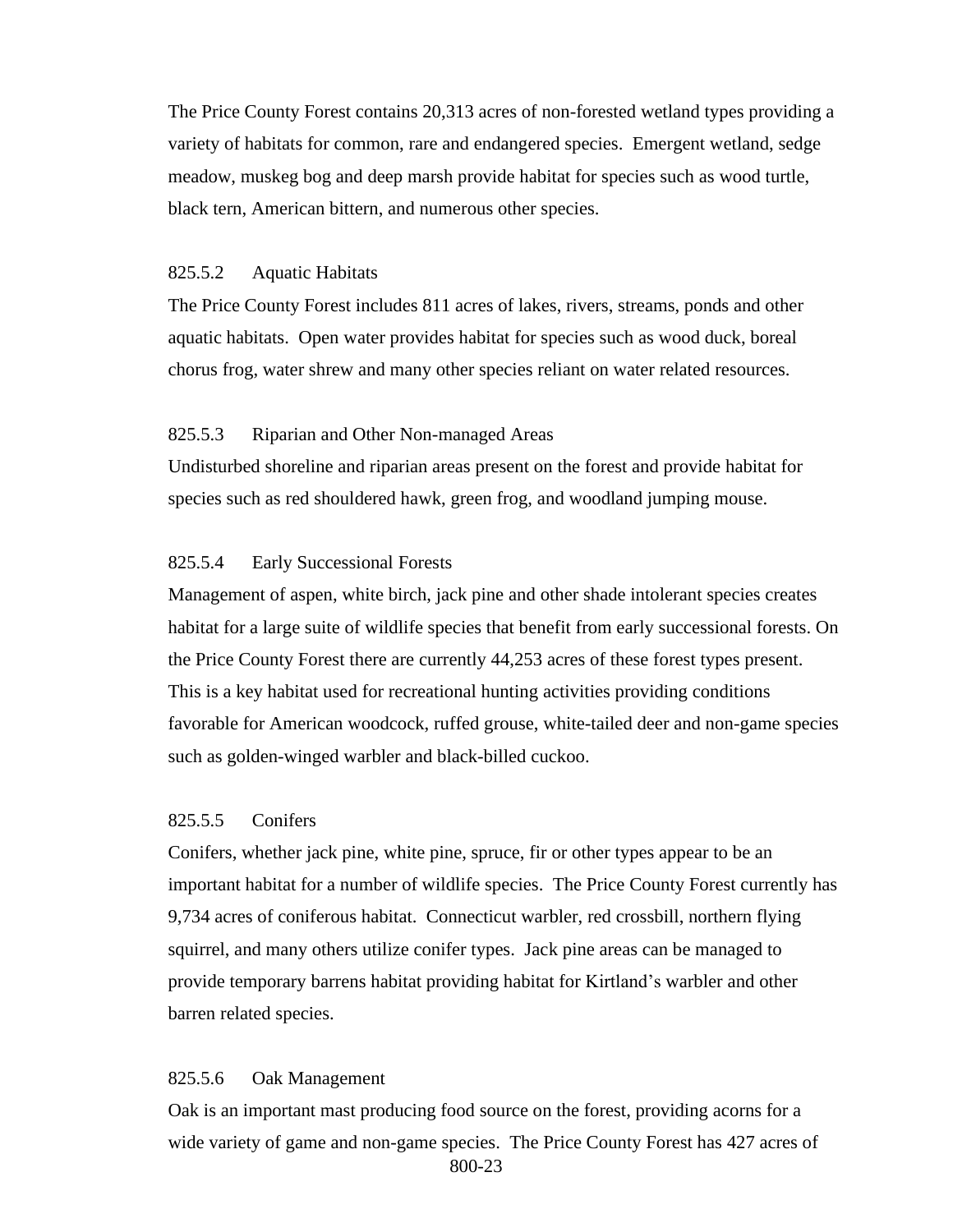oak habitat. It is considered a critical resource to retain on the landscape for both its timber and wildlife value, providing habitat for species such as scarlet tanager, wood thrush, red headed woodpecker, and black bear.

### <span id="page-23-0"></span>825.5.7 Uneven/All Aged Management

Management of uneven aged stands provides for multi-storied canopies, diverse age structure and potentially older forest characters. The Price County Forest has 11,903 acres being managed under an all aged management system. Species such as Canada warbler, little brown bat, black throated blue warbler and many others benefit from these forest type, in addition, numerous amphibian and reptiles utilize these forest types.

#### <span id="page-23-1"></span>825.5.8 Large Forest Blocks

Large blocks of County Forest provide habitat for numerous interior species. Gray wolf, black throated blue warbler, Canada warbler and least flycatcher are a few examples of animals that rely on these large blocks.

#### <span id="page-23-2"></span>825.5.9 Grasslands, Openings, Upland Brush

Wildlife openings, grass rights-of-way, natural openings, upland brush and other upland open habitats provide for diversity and unique habitats benefitting pollinators, numerous species including upland plover and whip-poor-will. Price County Forest currently has 591 acres identified as open grassland or upland brush habitat.

#### <span id="page-23-4"></span><span id="page-23-3"></span>825.6 INTENSIVE WILDLIFE MANAGEMENT PROJECTS

825.6.1 Wisconsin Wildlife Action Plan / Species of Greatest Conservation Need In addition to species listed as endangered, threatened or special concern within the NHI database, the Department also maintains a statewide list of species of greatest conservation need.

This list includes species that have low or declining populations and may be in need of conservation action. The list includes birds, fish, mammals, reptiles, amphibians and insects that are:

- Already listed as threatened or endangered
- At risk due to threats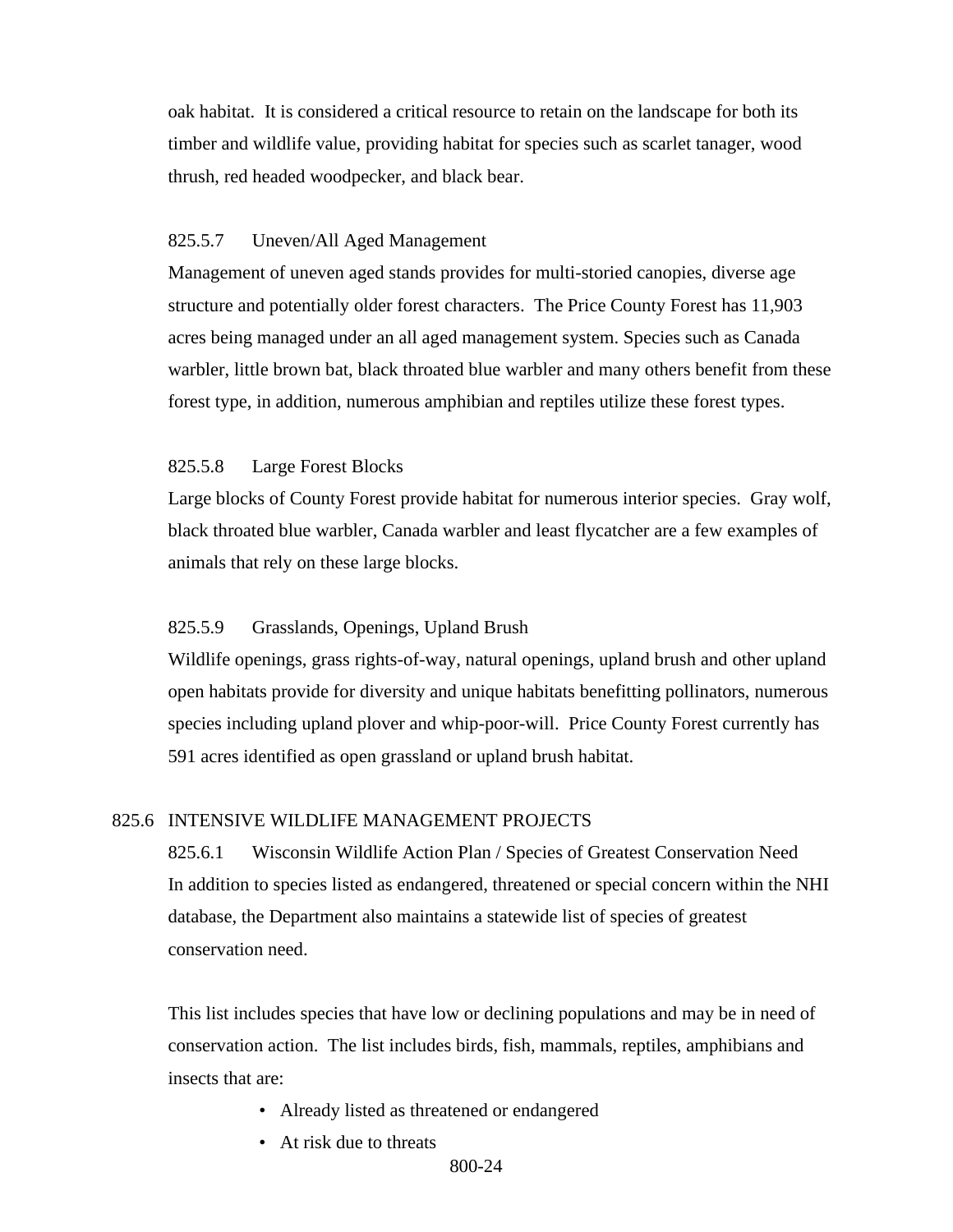- Rare due to small or declining populations
- Showing declining trends in habitat or populations

The WWAP working list can provide information on how management activities may impact, or in many cases benefit species of greatest conservation need. More information is available on the WWAP website:

https://dnr.wi.gov/topic/wildlifehabitat/actionplan.html .

#### <span id="page-24-0"></span>825.7 FISH AND WATERS MANAGEMENT

Public waters shall be managed to provide for optimum natural fish production, an opportunity for quality recreation, and a healthy balanced aquatic ecosystem. Emphasis will also be placed on land-use practices that benefit the aquatic community. Management of County Forest lands will attempt to preserve and/or improve fish habitat and water quality.

### <span id="page-24-1"></span>825.7.1 Technical Planning and Surveys

Management of all waters within the County Forest is the responsibility of the DNR. Technical assistance will be provided by the local fisheries biologist. Studies and management will be conducted in the manner described in DNR Fish Management Handbook 3605.9. Water and Population Surveys fall under the jurisdiction of the Department and will be conducted as needed by fisheries biologists.

#### <span id="page-24-2"></span>825.7.3 Shoreland Zoning

All shoreland zoning rules will be followed. Price County Zoning Department is in charge of regulating shoreland zoning in Price County.

#### <span id="page-24-3"></span>825.7.4 Access and development

Access and development of County Forest waters will be limited to those activities consistent with the above water management policies. See Chapter 740 also for further information on water access.

#### <span id="page-24-4"></span>825.7.5 Important Water Resources

800-25 • North Fork of the Jump River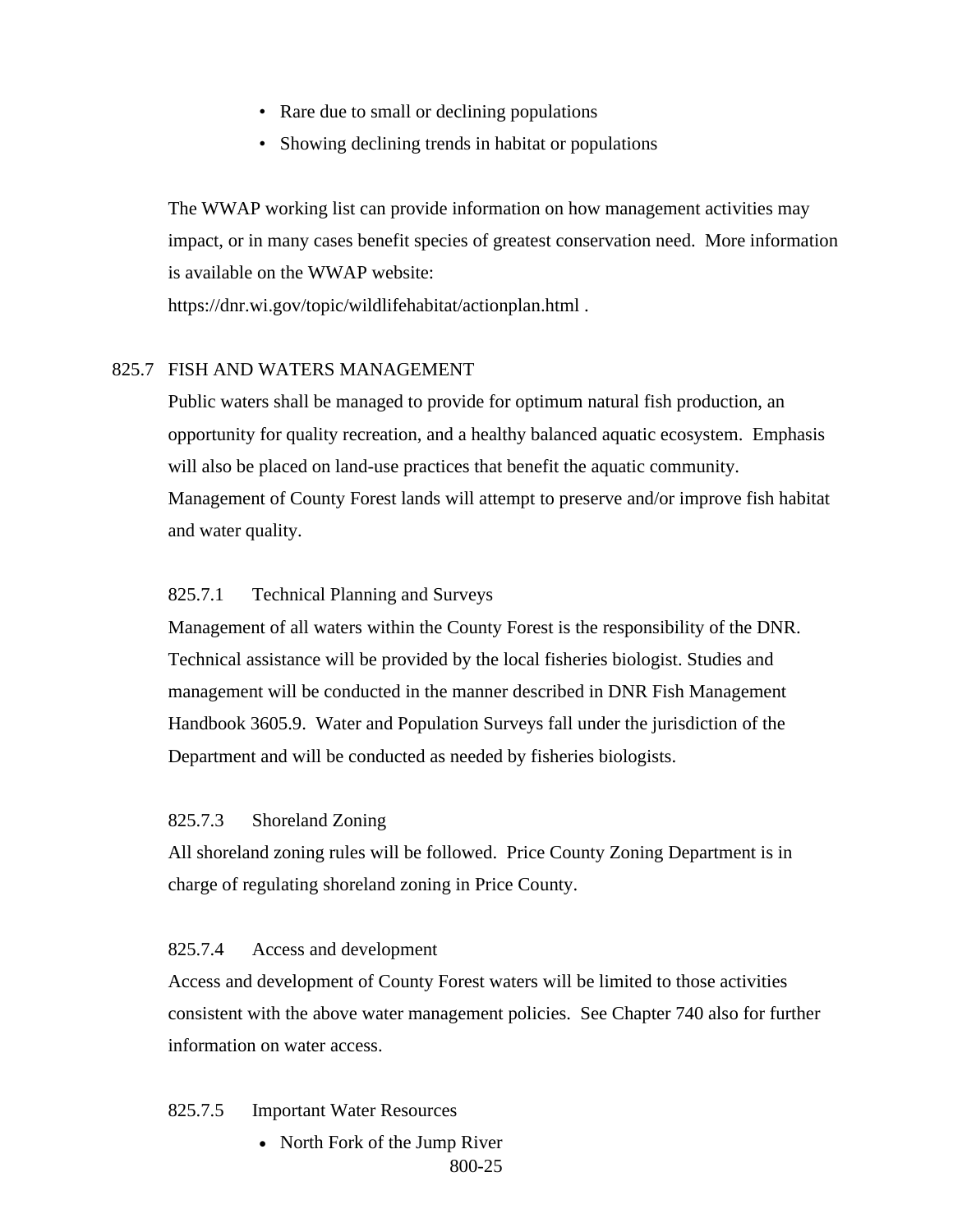- South Fork of the Jump River
- North Fork of the Flambeau River
- South Fork of the Flambeau River

## <span id="page-25-0"></span>**830 EXCEPTIONAL RESOURCES, UNIQUE AREAS**

### <span id="page-25-1"></span>830.1 HCVF FOR FSC AND DUAL CERTIFIED COUNTIES

The DNR established criteria for establishing HCVFs on state lands is found below. For the purpose of this plan, the county recognizes this criterion for identifying HCVFs on county land. This does not preclude the county from identifying other unique areas that do not meet the definition of HCVFs. In consultations with the Bureau of NHC Price County's state natural area does not meet the criteria to qualify to be a HCVF.

# *[https://dnr.wi.gov/topic/TimberSales/documents/DNRLandsHCVFSelectionCriteriaFin](https://dnr.wi.gov/topic/TimberSales/documents/DNRLandsHCVFSelectionCriteriaFinal.pdf) [al.pdf](https://dnr.wi.gov/topic/TimberSales/documents/DNRLandsHCVFSelectionCriteriaFinal.pdf)*

High Conservation areas encompass:

- Forest areas containing globally, regionally or nationally significant concentrations of biodiversity values including RTE species.
- Forest areas containing globally, regionally or nationally significant large landscape level forests, contained within, or containing the management unit, where viable populations of most if not all naturally occurring species exist in natural patterns of distribution and abundance.
- Forest areas that are in or contain rare, threatened or endangered ecosystems.
- Forest areas that provide basic services of nature in critical situations (e.g., watershed protection). Wisconsin does not have known locations meeting this criterion.
- Forest areas fundamental to meeting basic needs of local communities (e.g. subsistence, health of indigenous communities) Wisconsin does not have known locations meeting this criterion.
- Forest areas critical to local communities' traditional cultural identity (e.g. areas of cultural, ecological, economic or religious significance identified in cooperation with such local communities).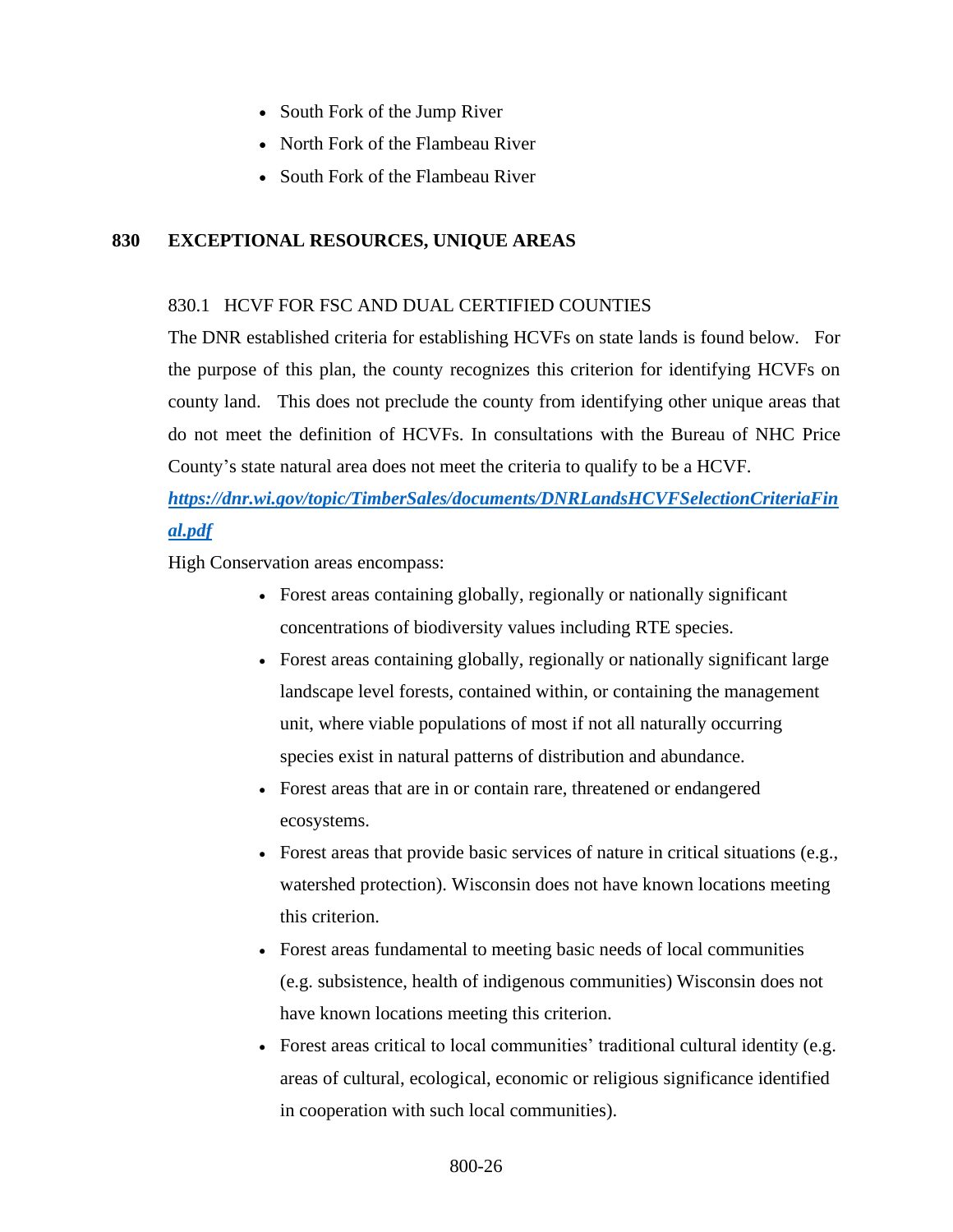### <span id="page-26-1"></span><span id="page-26-0"></span>830.2 AREAS RECOGNIZED BY STATE OR FEDERAL GOVERNMENT

830.2.1 State Natural Areas

• Jump River Woods, 221 acres (In consultations with the Bureau of NHC this state natural area does not meet the criteria to qualify to be an HCVF. https://dnr.wi.gov/topic/Lands/naturalareas/index.asp?SNA=552

<span id="page-26-2"></span>830.2.2 State Scientific Areas

<span id="page-26-3"></span>830.2.3 Endangered species habitats (Karner Blue Butterfly, Kirtland's Warbler, etc.)

830.2.4 Rare communities (mesic cedar forest, boreal rich fen, calcareous fen, dry prairie, etc.)

### <span id="page-26-5"></span><span id="page-26-4"></span>830.3 AREAS RECOGNIZED BY COUNTY OR LOCALLY

Price County may contain areas that are locally considered exceptional or unique. Some are recognized by other agencies, while others are designated only within this Plan. These resources may include wild rivers, lakes, natural areas, geological features or historical/archeological sites. Management may be altered in these areas:

- <span id="page-26-6"></span>830.3.1 Forests with Unique Characteristics
	- Eastern Hemlock Stands small stands scattered across the County Forest
	- Natural Origin Pine Relics small stands scattered across the County Forest
- <span id="page-26-7"></span>830.3.2 Wildlife Sites (Hibernacula, Deer Yards, Rookeries, Special Habitats)
- <span id="page-26-8"></span>830.3.3 Geological Features of Significance
	- Timm's Hill (Wisconsin's highest geological point)

#### 850.3.1.2 Species Concentration Areas

Habitat areas that concentrate wildlife, i.e., bird rookeries, winter deer yarding areas, will receive special consideration if they are ever found on the county forest.

### <span id="page-26-9"></span>830.4 CULTURALLY SIGNIFICANT SITES

If any culturally significant sites are found they will receive special consideration and may be managed to enhance and protect their individual; exceptional features. A review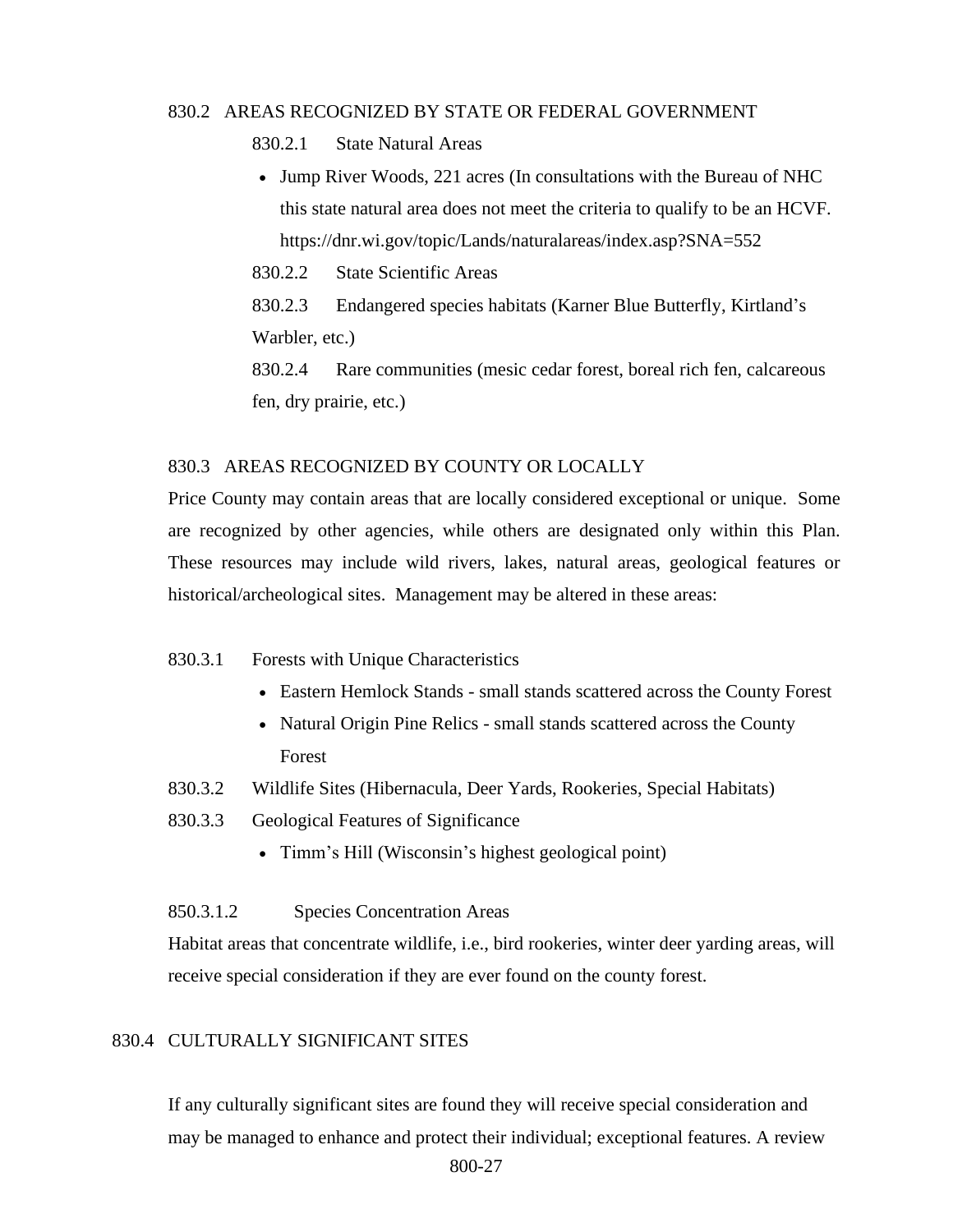of the State Historical Society database will be conducted on all timber sales. The following are examples:

- 830.4.1 Burial mounds, cemeteries
- 830.4.2 Logging Camps, Dams, Homesteads, Forest History
- 830.4.3 Landmarks
- 852.4.4 Other

#### <span id="page-27-0"></span>**835 AESTHETICS**

Public perception of forestry has changed over the last planning period and in general it appears that the public is much more accepting of the visual impact of sound forestry. In response to this, aesthetic management planning is intended to be much more simplified in this Plan.

#### <span id="page-27-1"></span>835.1 AESTHETIC MANAGEMENT

Aesthetic management techniques may be applied in areas of high visibility or high public use. Altered management, visual screens, slash disposal, conversion to other species, no cut zones or other methods may be employed, depending on the circumstances of the specific site.

#### <span id="page-27-2"></span>835.2 AESTHETIC MANAGEMENT ZONES

 Aesthetic Management Zones include areas where there may be high levels of public presence because of scenic attraction, or some use of the area that would be enhanced by special timber management practices.

### <span id="page-27-3"></span>835.2.1 Aesthetic Management Zone Examples

- Park and recreation areas (for a list see chapter 900)
- Lakes and rivers
- <span id="page-27-4"></span>835.2.2 Aesthetic Management Prescriptions/Options
	- Adjustment timing of timber harvesting
	- Slash restrictions/requirements
	- Staggered Harvests / Visual Screens
	- Forced or natural conversion to longer lived species

800-28